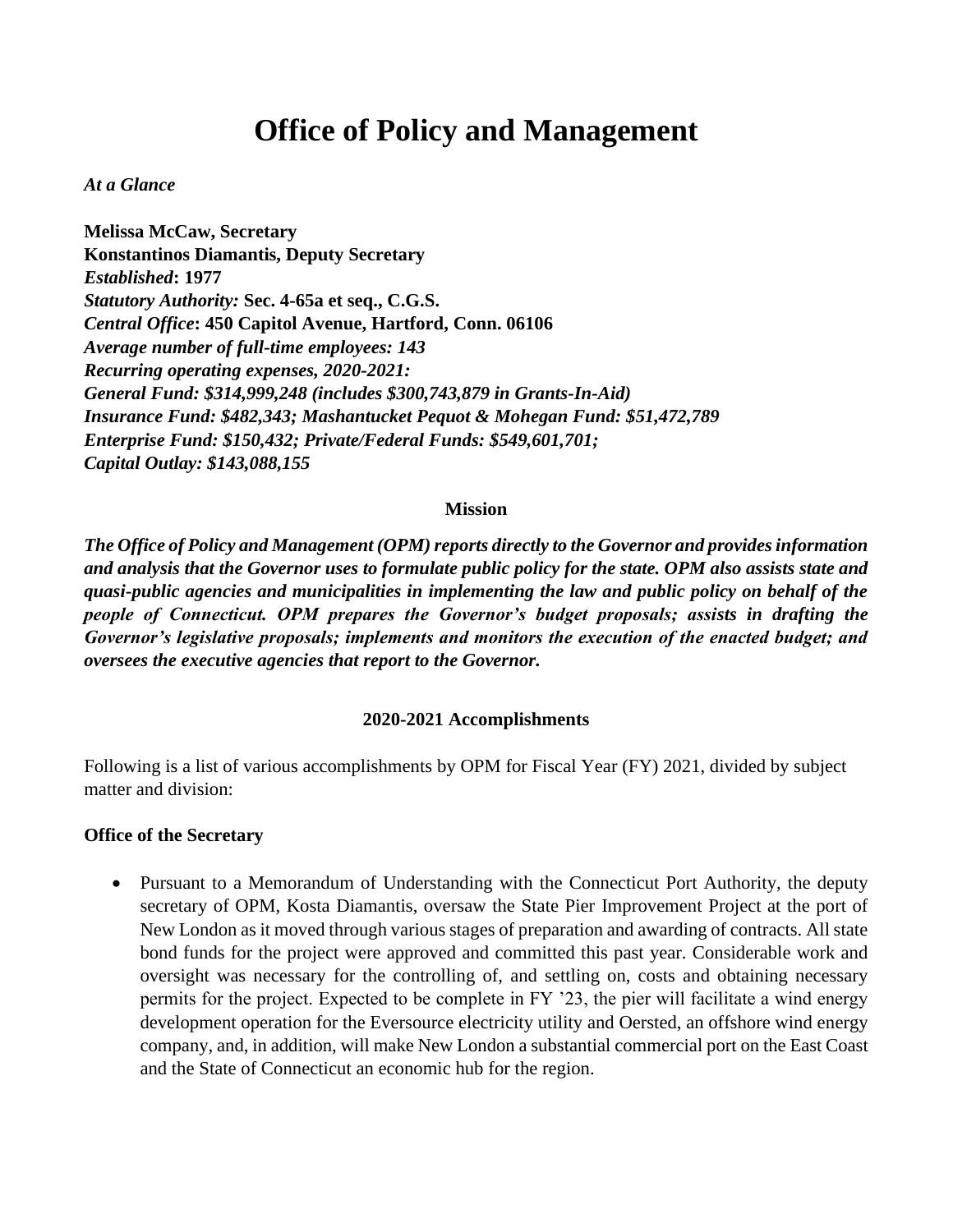Strategic Initiatives and Accountability Unit

- Continued to participate in the State's emergency response to COVID-19 as the financial component within the Emergency Operations structure called NIMS (National Incident Management System). With a variety of State partners, assisted in setting up funding and tracking of over \$2 billion of expenditures related to the CARES Act to increase hospital capacity, increase nursing home capacity and safety, address assisted living center safety and increased capacity, created recovery centers, created feeding programs for those experiencing food insecurity, created sheltering programs to deconcentrate homeless shelters and accommodate essential State employees, created a testing program, added lab capacity, and administered what is expected to be a \$350 million testing, contract tracing, and clinical monitoring Statewide program. Worked across State agencies to assist in the programming of \$2.6 billion of American Rescue Plan Act funding with the Governor's Plan sent to the Legislature in April.
- Onboarded a consultant to assist Executive Branch Agencies to prepare for 5,000 to 6,000 nonhigher education staff retirements by June 30, 2022. OPM in cooperation with the Department of Administrative Services (DAS) jointly oversaw this initiative and with the help of individual agency Commissioners, Executive Directors, and employees embedded into consultant teams, continuity of operations plans were compiled while promoting agency restructuring and the use of more automation while capturing workspace economies. \$600 - \$900 million of efficiencies were identified.
- Continued to critically examine the clinical operations and the academic mission of the UConn Health organization while reconciling the level and drivers of the necessary State support. With pre-COVID State support needs approaching \$350 million annually and increasing to an estimated \$400 million in FY 2021 due to the cancellation of elective surgeries and the slow return to normal operations, UConn Health continues to look for an operating model that supports the academic mission and solidifies the underlying financial strength of the organization without the need for continued State financial support.
- Supported the assessment of the long-term viability of the Connecticut Retirement Security Authority (CRSA). The CRSA launched and is poised to offer an employee payroll deducted retirement plan to small businesses who currently do not offer a plan to their employees. The first PILOT will occur in the fall of 2021 with a full statewide launch in January of 2022.
- Continued to work with the State's external actuary to model five possible pension buyout options with two being viable and if implemented, would represent an estimated \$108 million of budget savings equally spread over 25 years while concurrently offering retirees a lump sum option on a portion of their retirement payment.
- Supported the work of the Municipal Accountability Review Board (MARB) and worked with the administration, Fire Chiefs, and Fire Commissioners in West Haven to create a Tri-District Administrative Operating Model which will begin the long process to create, approve, and implement sustainable budgets for all three free standing fire districts eventually leading to longterm fiscal sustainability to ensure the continued delivery of a critical public service.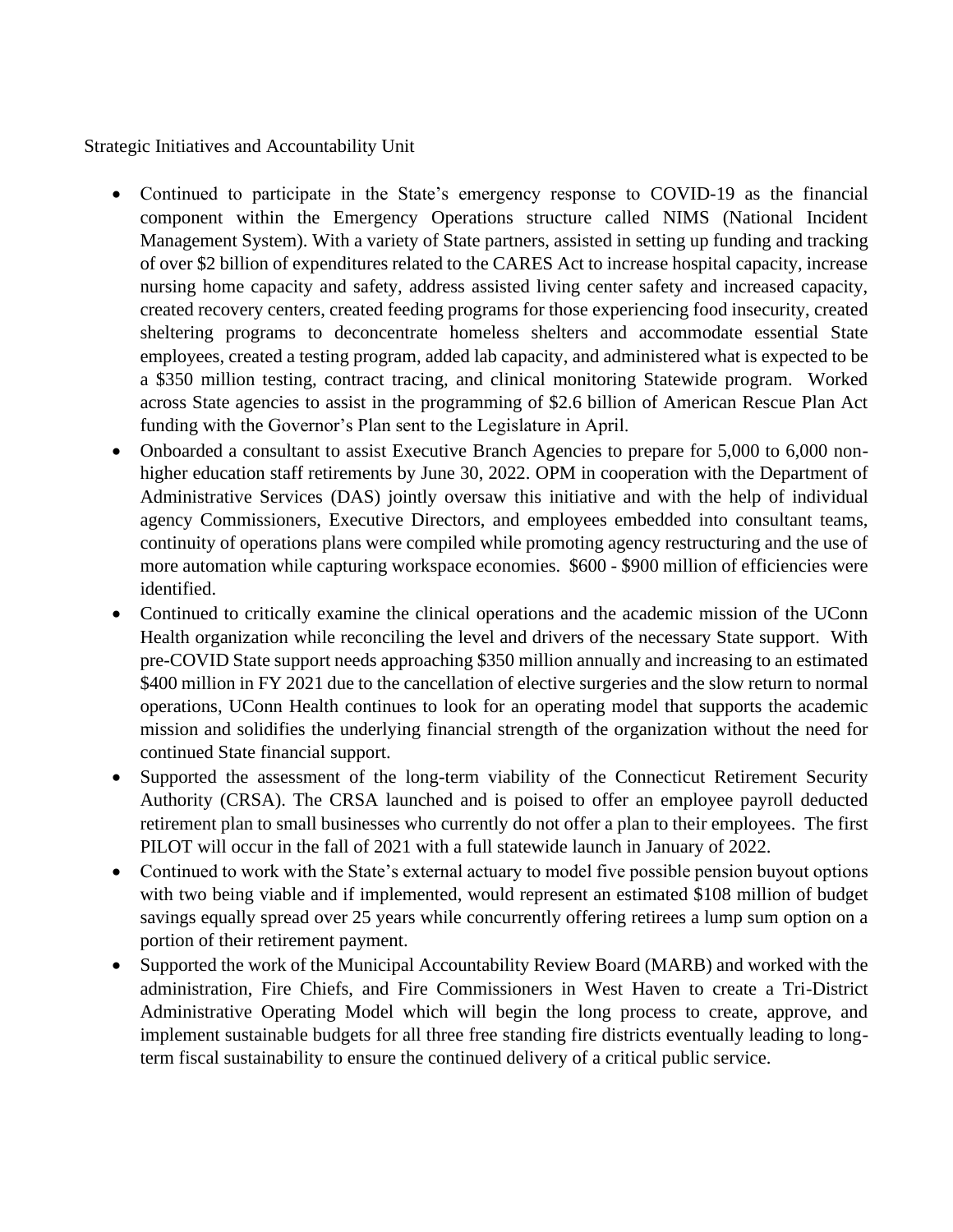Data and Policy Analytics Unit

- Completed development of a ten-party interagency agreement to improve data sharing, as part of expansion of the P20 WIN integrated data system. In FY 2020-2021, the unit began administration of P20 WIN, launched planning for a research agenda and technical upgrades, developed new governance materials and a plan for community voice through a Resident Advisory Board, and began to increase state analytical capacity through staffing and increased training and capacitybuilding opportunities. The expansion of P20 WIN was cited as an example of "common platforms and visible successes" in the Connecticut CREATES report.
- Continued to provide daily support to state efforts to provide public information on the COVID-19 pandemic, with development of additional data stories on Vaccination, Contact Tracing, COVID-19 Cases in Schools, School Participation, School Learning Models, and Economic Recovery. The data stories have received over 3 million views in the past year, with the data referenced and used by local and national media and state and local leaders. In partnership with U.S. Digital Response, the Governor's Office, the Departments of Economic and Community Development and Labor, the unit also developed the COVID Economic Recovery Dashboard with state, national, and private data sources to provide data and narrative for state staff and the public.
- Completed the second State Data Plan, submitted to the Connecticut Data and Analysis Technology Advisory (DATA) Board. Implementation of the two-year plan began in 2021 and includes efforts to update, consolidate and retire assets on the open data portal, launch of an 'equity affinity group' of state agency staff, with a focus on improved reporting on race / ethnicity, language, gender identity and sexual orientation across agencies, development of an interagency working group on geospatial data, and increased cross-agency coordination through development of shared tools, processes and training and capacity-building opportunities. The focus on equity continued in work with Governor's Council on Women and Girls (COWAG) to modernize Connecticut's Affirmative Action annual reports, to ensure report data reflects the diversification of the labor market in recent decades and to identify streamlined tools for reporting and advancing the statistical methods in the plans.
- Provided leadership and support to several cross-agency efforts: for the Two Generational Advisory Board staff served as interim 2Gen coordinator and co-chaired the Benefits Cliffs subgroup, which developed a Benefits Cliffs dashboard in conjunction with the Federal Reserve Bank of Atlanta, which is being piloted throughout the state; serving as Team Lead for Reporting on Executive Order 1, focusing on sustainability; acting as Chief Administrative Officer for the Governor's Workforce Council Data and Performance Committee; serving as co-chair for the Governor's Council on Climate Change State Asset Vulnerability Working Group; representing OPM on the Governor's Taskforce on Housing and Supports for Vulnerable Populations and in development of a coordination review for service delivery; and as a participant in the National Governor's Association Learning Collaborative on Impaired Driving.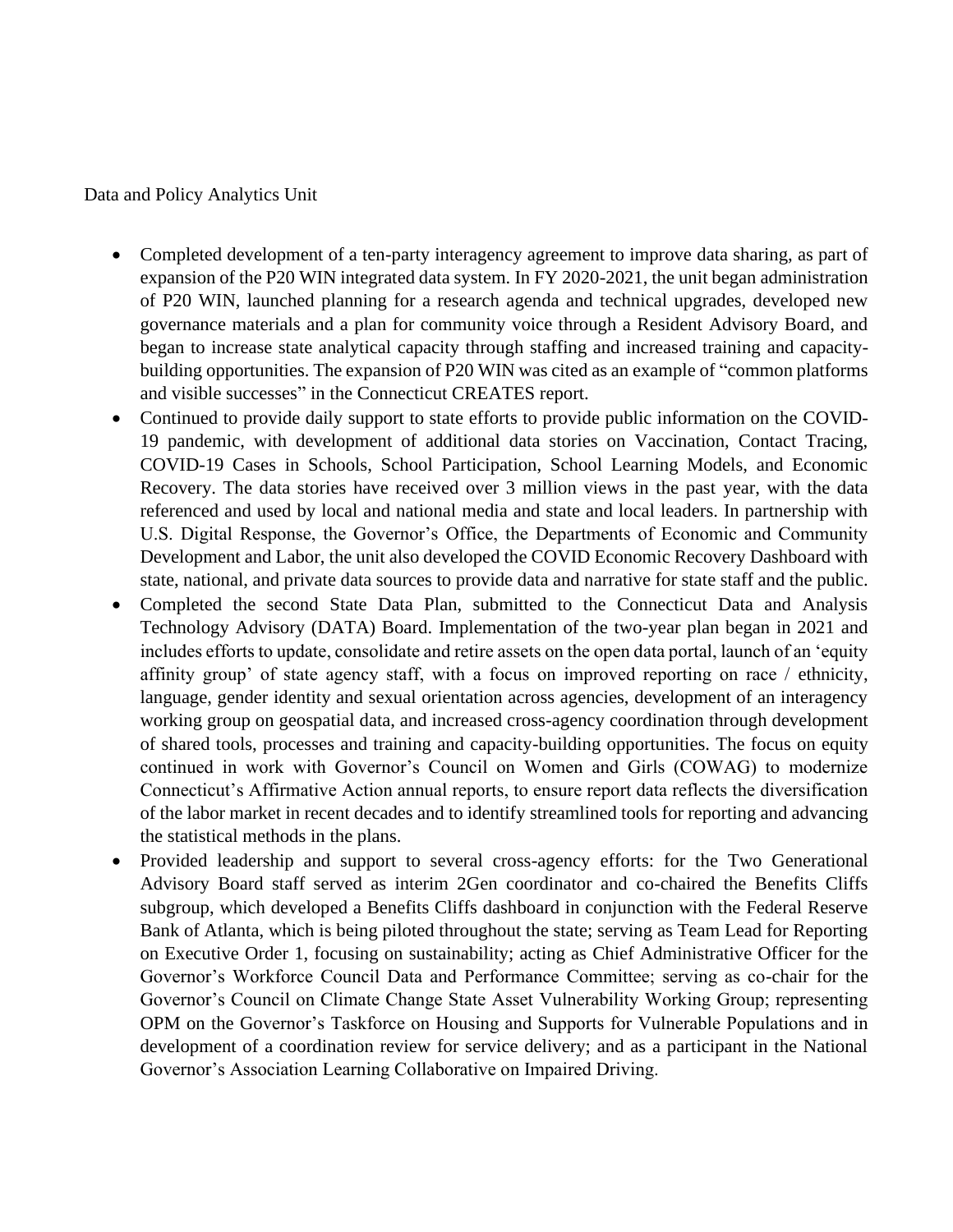## Legislative Unit

- Worked closely with state agencies on their legislative proposals. With the Governor's office, staff reviewed each state agency's package of legislative proposals, met with agency heads, reviewed, and approved public hearing testimony, and helped manage agency legislative activities. Ensured agency actions were coordinated with the policies of OPM and the Governor.
- During the 2021 Regular Legislative Session, the Connecticut General Assembly (CGA) introduced 2,808 bills (1,118 in the Senate and 1,690 in the House). A combined 670 bills were reported out of committee and 239 bills passed both the Senate and House. During the 2021 Special Legislative Session in June, the CGA introduced two bills that passed both the Senate and House. Of the 241 bills that were passed in 2021, Governor Lamont signed 237 and vetoed 4.
- Worked with the Office of the Governor's (OTG) Legislative Team to navigate the CGA's first virtual session. Committee meetings, hearings, and sessions were broadcast over CT-N and YouTube platforms. Because the Legislative Office Building remained closed to the public, the OPM/OTG Team had to adapt its approach in meeting with legislators and stakeholders for policy discussions and deliberations. Both the Teams and Zoom platforms in addition to safely distanced and masked meetings were the format for interactions.
- Provided a broad range of support for the Governor's legislative proposals throughout the committee process including initial policy development, drafting, and coordinating testimony, working with legislators to advance bills out of committee and for final votes in each chamber, and helping to implement new laws as passed. In some instances, bills were voted on multiple times in chambers which meant additional consultation on amendment language.
- Ensured the passage of key Governor's proposals, along with agency packages, focused on racial justice and equity, continued response to the current public health emergency, and structural reforms to state government.
- Provided oversight as representative of the Secretary on the board of directors for the Connecticut Port Authority as it continued the New London State Pier expansion project in anticipation of facilitating wind energy production by Eversource and a private energy company, as well as making the pier available to increased commercial activity on the future.

Assets Management Unit

- Chaired the 5G Council and received, reviewed, and voted on specific wireless carriers' requests on State-owned property.
- Worked closely with the Executive Director of Community Mental Health Affiliates, Inc., (CMHA), to advance a long-delayed acquisition of a facility to relocate CMHA clientele. Successfully identified and ultimately acquired a vacant nursing home, which will be renovated and up and running for May 2022.
- Assisted other units with the State Pier project in New London, including assisting in drafting the Harbor Development Agreement (HDA); consulting with the HDA partners, Eversource and Orsted (collectively, NEO); negotiating with fishermen who had been using the pier; working with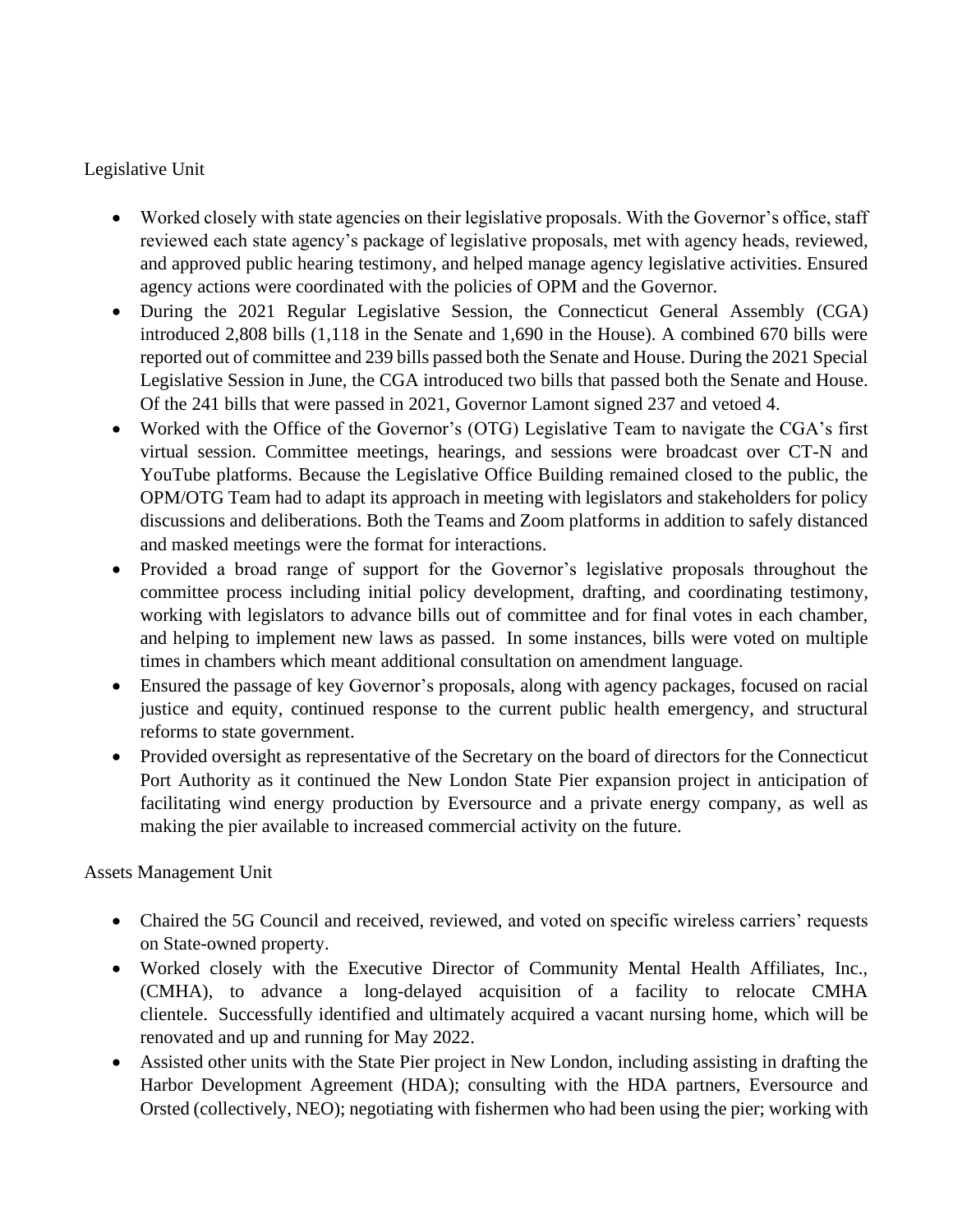Mohawk Industries and Cross Sound Ferry as abutting business owners to ensure their concerns are addressed; serving as a member of Pier Project's Joint Technical Committee (JTC).

- Authored the OPM Real Estate Plan to Reduce Excess Space and Maximize Efficiencies to Achieve Savings While Meeting Executive Order 1 Goals, which describes the plan to reduce the state's real estate holdings and, therefore, its carbon footprint, resulting in savings of hundreds of millions of dollars.
- Worked with the Boston Consulting Group to offer numerous cost savings concepts for the CREATES Report.
- Worked closely with DAS to negotiate the purchase of the Capitol Area System Thermal Energy Plant.
- Worked with Office of the Governor, agency Commissioners and Deputy Commissioners, and municipal officials, on various asset matters, including the annual legislative conveyance bill.
- Represented OPM in discussions with UCONN for new site to house the Windham Technical High School, which included assisting UCONN in mitigating liability from the vacant Bergin Correctional Facility.
- Continued task force effort for COVID-19 related issues involving homeless shelter hotel contracts, hotel negotiations for first responders, and efforts to find and acquire suitable warehouse for emergency equipment and conducted assessment of existing emergency management storage facilities.
- Pursuant to Governor Lamont's Executive Order 1, served as OPM's designated Senior Sustainability Officer (SSO) and member of the Steering Committee; member of the following subcommittees: Finance; Renewable Energy; and Energy Sustainability.

# Legal Unit

- Provided broad range of legal analysis and advice to the Secretary and Deputy Secretary on budget, legislative, regulatory, administrative, contract and litigation matters throughout the year.
- Coordinated drafting and revision of Governor's legislative proposals for 2021 Legislative Session and coordinated post session drafting of required new state contracting language.
- Provided legal analysis and advice on distribution of federal COVID-19 relief funds.
- Provided assistance and counsel to the Connecticut Port Authority, including addressing the internal and financial control issues related to the day-to-day operations of the Connecticut Port Authority, its bonding packages, and the State Pier Project (Project); assisted with the negotiation and contracting with the Project construction manager; and assisted with the issuance of Project permits, local issues with the City of New London and other State Pier tenants.
- Participated in COVID-19 ECF 5 legal working group to support COVID-19 Executive Orders and legal support needs, including assisting DAS in contracting for personal protective equipment, lease space, drafting or assisting with the drafting of executive orders needed to respond to the pandemic.
- Worked with OPM's Budget Division, reviewed, provided comments, and approved proposed regulations submitted by agencies for consideration prior to submission to the Office of the Governor and Office of the Attorney General for final review.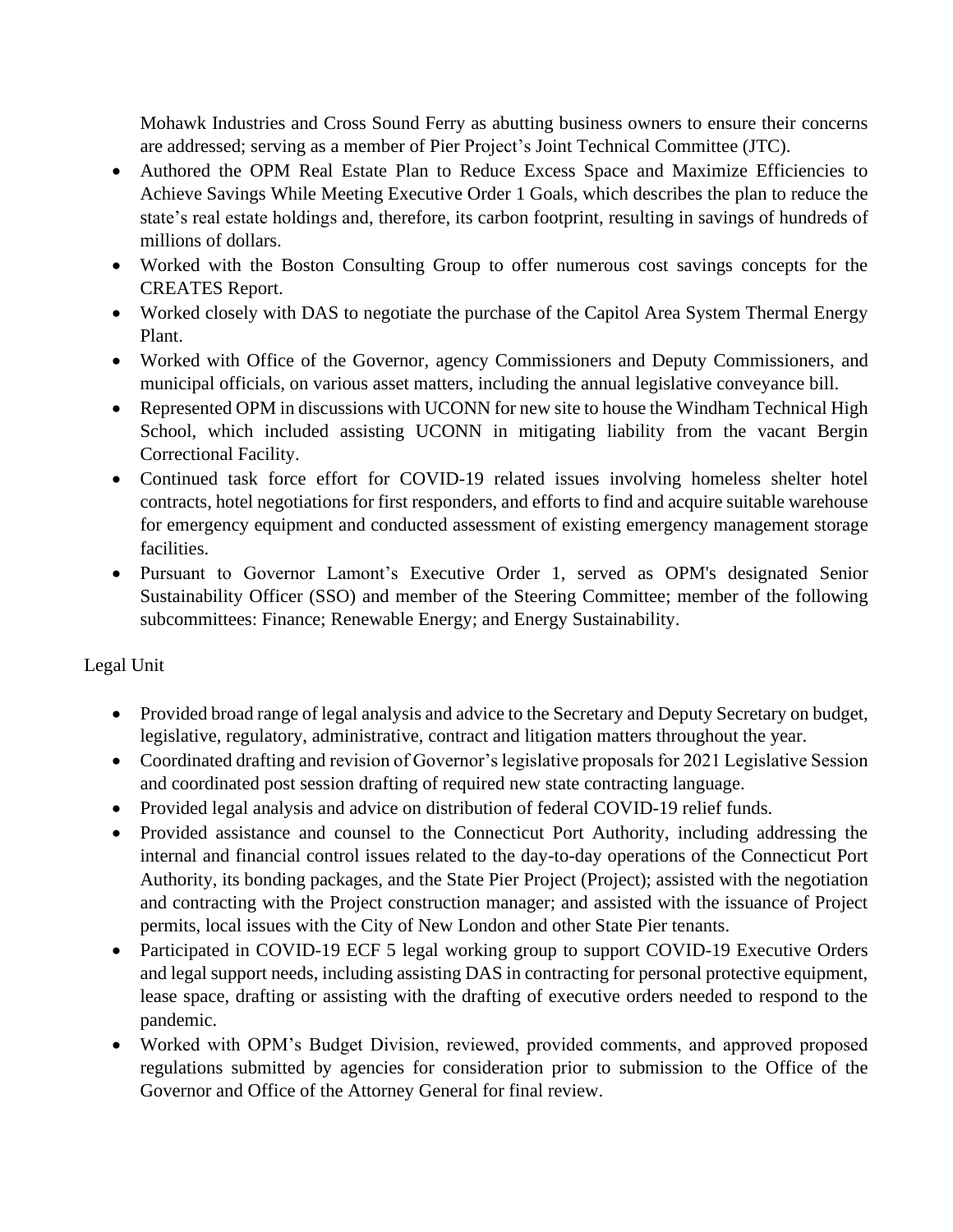- Worked with OPM's Chief Data Officer to support drafting governance and legal framework for interagency data sharing, and the submission of a legislative report pursuant to Section 2(e) of Public Act 19-78 regarding the uniform interagency data sharing protocol that OPM is in the process of developing and implementing to promote improved cross-agency and cross-sector collaboration; as well as a report to the legislature pursuant to PA 19-153, on legal issues that impact inter-agency data sharing.
- Evaluated and provided advice to the Secretary on various complex litigation matters against the state, including renewed settlement negotiations in the Sheff v. O'Neill school desegregation case, MDC-Hartford Landfill litigation against the Department of Energy and Environmental Protection, Noresco / DMHAS arbitration, among others.

## **Division of Administration**

- OPM's Human Resources Unit successfully onboarded forty-five (45) new labor relations staff as part of the Governor's human resources and labor relations centralization initiative. The forty-five (45) labor relations staff members became OPM employees on August 28, 2020. As part of this initiative, OPM, along with DAS, reorganized the State of Connecticut's Human Resources and Labor Relations operations into a contemporary/centralized structure. By doing so the State has been achieving more consistent standards and control, and a critical mass of competencies, while also having the flexibility and mobility to respond to agency needs on-site.
- IT initiatives included:
	- o Web applications as follows:
		- Created a system to help aide BEST security in phishing email analysis. The system dramatically reduces the amount of time it takes to perform email analysis, allowing BEST to quickly mitigate a threat.
		- **Example 3** Began exploring options to replace the current Grievance Tracking system utilized by the Office of Labor Relations for tracking the various stages of a grievance, including scheduling and responses.
	- o Completed a full network upgrade to replace out-of-date technology.
	- o Upgraded server environment to Windows Server 2019.
- The Division of Administration continued to provide centralized administrative support to its sister divisions regarding grants management, including but not limited to:
	- o Administration of the Nonprofit Grant Program, which pursuant to C.G.S. Sec. 4-124v provides Grants-in-aid through a competitive process to selected private, nonprofit health and human service organizations that are exempt under Section  $501(c)(3)$  and receive funds from the State (including Medicaid) to provide direct health and human services to State agency clients.
	- o Administration of the Local Capital Improvement Program (LoCIP), which distributes formula-based entitlement funds to municipalities to reimburse the cost of eligible local capital improvement projects such as road, bridge, or public building construction activities pursuant to C.G.S. Sections 7-535 through 7-538.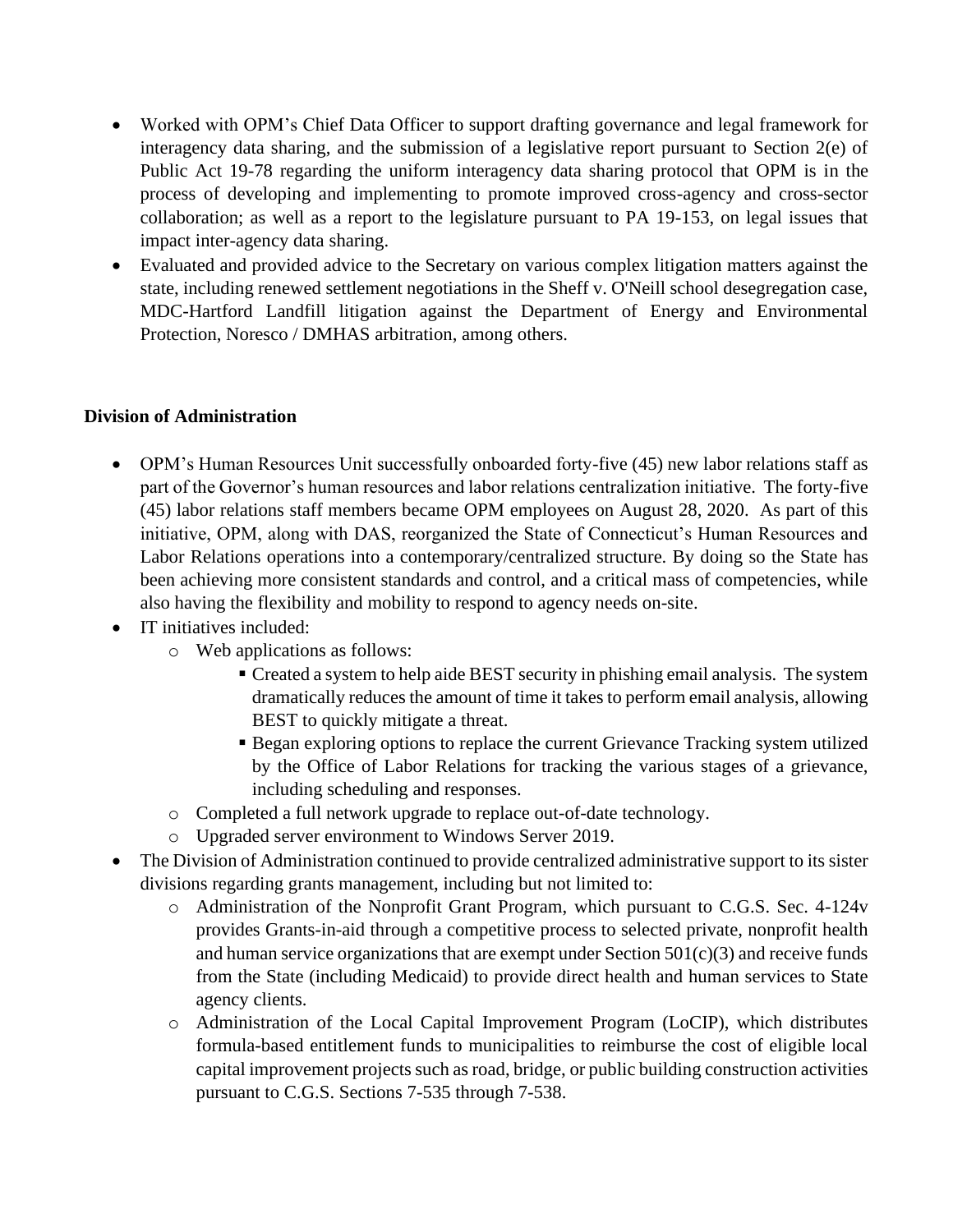- o Development of a Request for Applications, awarding and administration of Neglected Cemetery grants to eligible municipalities for the purpose of municipal maintenance of neglected burial grounds and cemeteries pursuant to C.G.S. Sec. 19a-308b.
- o Awarding and administration of Regional Services Grants to Councils of Governments pursuant to Section 29 of Public Act 19-117 and C.G.S. Sections 4-66k(c) and 4-66r.
- Staff completed the following tasks pertaining to the Coronavirus global pandemic during the fiscal year:
	- o Updated Safety Plans, as needed;
	- o Coordinated the development of updated telework schedules, as needed;
	- o Maintained adequate supply of Personal Protective Equipment to provide a safe working environment for staff;
	- o Maintained and updated website, as needed;
	- o Provided advice to private entity to provide funding to support the hiring of contractors to serve as Governor Lamont's COVID-19 Mitigation and Recovery Advisors;
	- o Drafted, executed, and administered contracts with six (6) contractors to serve as Governor Lamont's COVID-19 Mitigation and Recovery Advisors to develop programs to support the needs of the vulnerable and disadvantaged populations most impacted by the COVID-19 Pandemic;
	- o Continued to provide guidance and assistance to staff including, but not limited to, when they or their family members tested positive for COVID-19, conducting contact tracing for OPM staff, administering COVID-19 vaccine records for the COVID-19 compensatory time incentive, as well as many other issues as they arose as a result of the pandemic. In addition, OPM's Human Resources Unit continued to work with other agencies on COVID related matters;
	- $\circ$  Continued to provide IT support enabling staff to efficiently work in a remote environment;
	- o Developed on-line contact tracing form for staff to complete when working on-site;
	- o Began development of an on-line request form and database for all state employees to use to request a telework schedule;
	- o Made required changes, as needed, to the Coronavirus Relief Funds web application developed for municipalities to request reimbursement for COVID-19 related expenses;
	- o Completed development of a web application for Assisted Living Service and Managed Residential Community facilities to request reimbursement for the weekly COVID-19 testing of staff from Coronavirus Relief Funds, pursuant to Governor Lamont's Executive Orders 7UU and 7AAA;
	- o Reviewed and processed payment reimbursement requests from Assisted Living Service and Managed Residential Community facilities for weekly COVID-19 testing of staff;
	- o Processed COVID-19 payments to municipalities and Criminal Justice providers;
	- o Set up accounting in Core-CT for the various federal COVID funding streams;
	- o Prepared quarterly reports of federal COVID-19 expenditures incurred by OPM; and
	- o Accounted for the deposit of federal funds, including the transfer of over \$1 billion of revenue to offset expenditures incurred by other state agencies.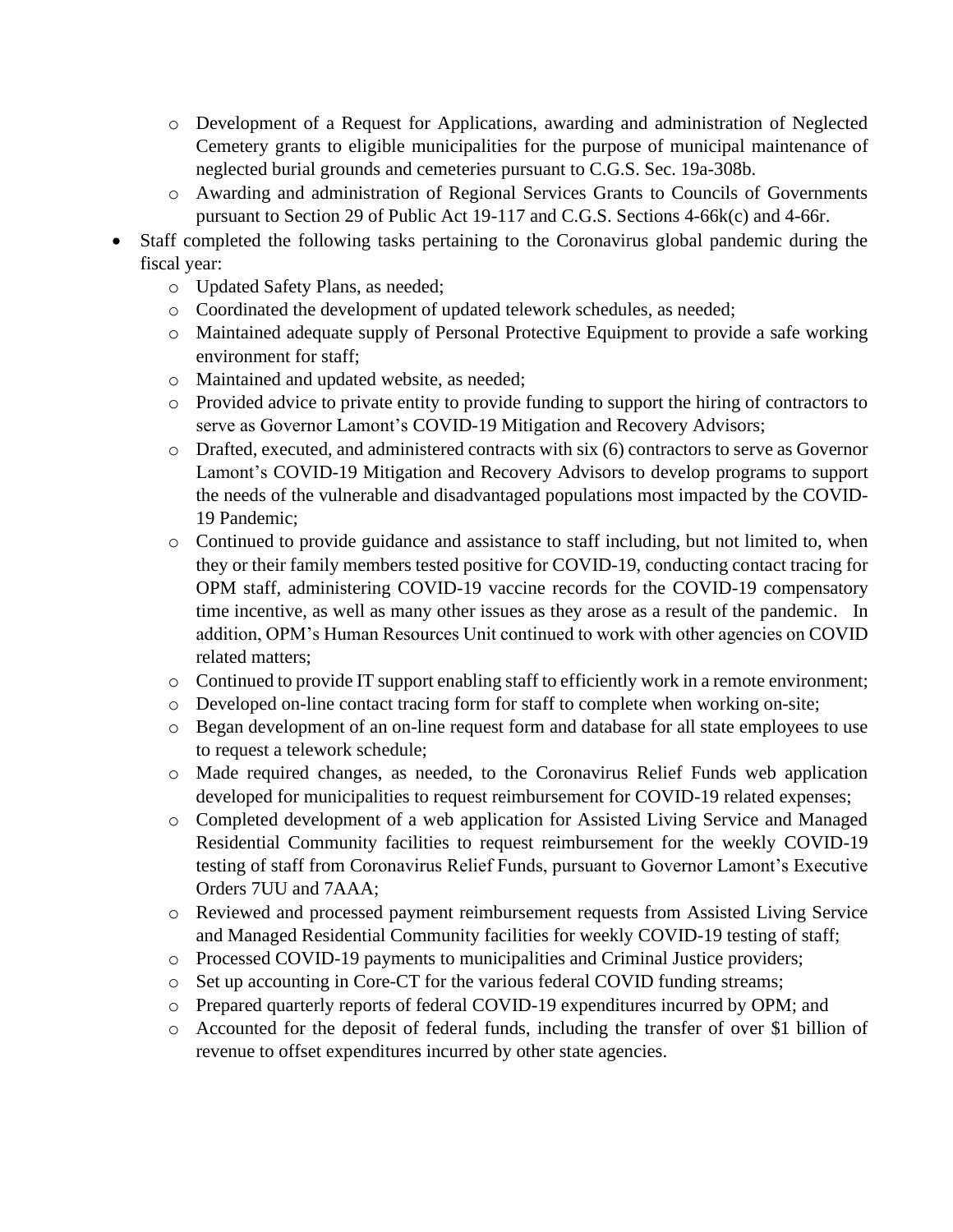#### **Budget Division**

- Produced the Governor's recommended biennial budget for fiscal years 2022 and 2023 and provided support to the OPM Secretary and staff of the Governor's Office during the 2021 legislative session, which saw enactment of several major new initiatives, including expanded gaming, legalization of cannabis, and creation of a new workforce coordinating agency. Assisted in crafting a comprehensive resolution to expanding gaming in the state in order to maintain the state's competitiveness in this field. Assisted in developing a regulatory, tax, and public safety policy framework for the legalization of recreational cannabis. Guided the process of proposing and creating the Office of Workforce Strategy, charged with inter-agency collaboration and policymaking regarding the state's workforce needs. Provided operational, analytic and management support to the OPM Secretary and Governor in implementing the fiscal year 2021 budget, including development of internal financial plans and gubernatorial measures to address an anticipated mid-year budget deficit due to the COVID-19 public health emergency.
- Provided extensive and detailed support to the Secretary regarding various gubernatorial and executive actions to address the COVID-19 public health emergency. Analyzed federal legislative actions and assessed the implications for the state. Managed development of statewide plans for the allocation and distribution of \$4+ billion in federal and state funding related to the COVID-19 pandemic, including \$1.38 billion of Coronavirus Relief Funds and \$27.9 million for the Governor's Education Emergency Relief Fund grant. Directly responsible for applying for and receipt of \$2.8 billion Coronavirus State Fiscal Recovery Fund grant from the U.S. Department of the Treasury; coordinated multi-agency effort to develop the Governor's proposed allocations of that funding, reviewed final legislative allocations, and provided direction to agencies on implementation of enacted allocations. Applied for and assisted in disbursing nearly \$500 million in federal Coronavirus Local Fiscal Recovery Funds to eligible Connecticut municipalities. Applied for and assisted in allocating \$12.45 million for the federal Governor's Education Emergency Relief Fund II grant. Supported the roll-out of the state's emergency rental assistance program in collaboration with the Department of Housing and the Office of the Governor.
- Assisted in evaluating the financial and service implications of measures to resolve labor strikes at nursing homes and group homes, resulting in settlements that helped resolve strike threats and avoided any service interruption. The resulting wage and benefit increases recognize the value that workers in these settings contribute to our state and its most vulnerable residents in their care.
- Provided detailed analytical support for various collective bargaining and employee compensation matters. Provided cost analyses for compensation proposals in support of negotiations regarding collective bargaining agreements for most represented employees that expire on June 30, 2021, as well as cost analysis for collective bargaining agreements submitted to the legislature involving several groups of former managers accreting into unions. Provided analysis of costs and collaborated with DAS on the development of policies associated with managerial pay review and increases made pursuant to legislation enacted during the 2021 session. Assisted in development of a process to be implemented in fiscal year 2022 for review of individual cases where managerial employees are underpaid relative to their bargaining unit subordinates.
- Provided input to and analysis of recommendations developed in support of the CREATES report, which presented alternatives for efficiencies and continuity of state government in response to the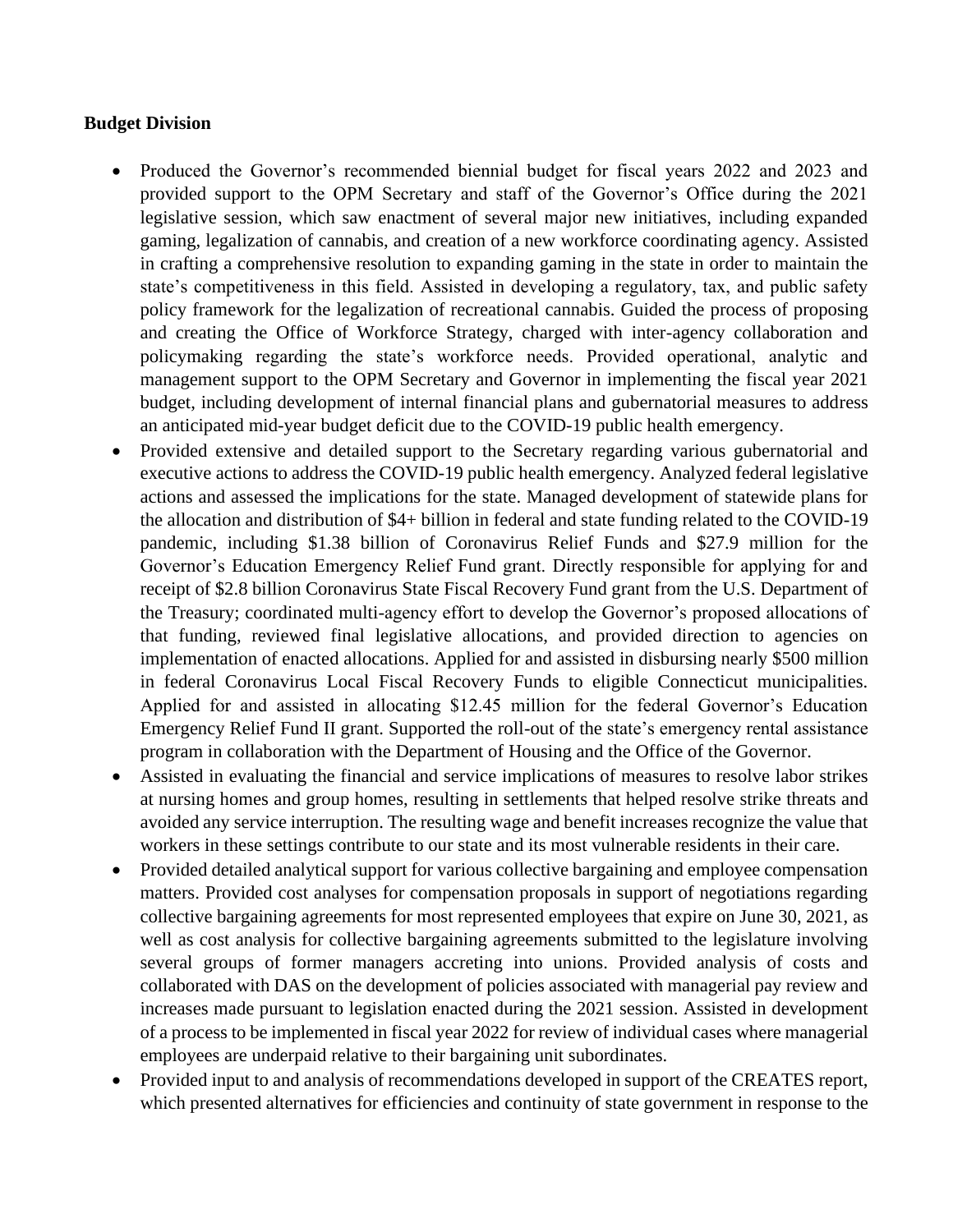dramatic reduction in staffing, especially senior staffing, anticipated as a result of changes in pension and health benefits that will take place on July 1, 2022.

- Other Division accomplishments include: Administered and supported meetings of the Finance Advisory Committee and State Bond Commission. Conducted financial and staffing reviews of various governmental restructuring proposals, including centralization of human resources and labor relations, information technology, affirmative action, and payroll functions. Reviewed UConn Health Center financial viability and various proposals to provide financial support. With the Legislature's Office of Fiscal Analysis, produced three consensus revenue forecasts. Provided extensive support for credit rating agencies and investor calls related to state General Obligation and Special Tax Obligation bond sales, resulting in the state's first credit rating upgrade in 20 years from all four rating agencies. Maintained liaison with budget offices in neighboring states and nationally, both through direct communications as well as through the National Association of State Budget Officers, and benchmarked Connecticut policy proposals against actions in other states. Provided the sole voting management representative on the joint labor-management Health Care Cost Containment Committee, negotiating the management position with labor on state employee and retiree health care matters. Represented the agency on the board of directors of the Paid Family and Medical Leave Insurance Authority; chaired the finance committee and member of the policy and procedures committee.
- Restored near and intermediate term stability to Transportation Fund financing by recommending the judicious deployment of federal COVID related funding, recommending the authorization of a new transportation funding source, and recommending scaled bond authorizations to enhance affordability.
- Conducted four Bond Commission meetings allocating \$1.18 billion in G.O. bond authorizations.

## **Health and Human Services Policy and Planning Division (HHSPPD)**

- Provided leadership and a broad range of policy support to several cross-agency efforts: formulation of social safety-net initiatives for the Governor's American Rescue Plan Act (ARPA) allocation plan; policy development and legislative action on an ACA Medicaid wraparound program (Covered CT) that will provide up to 40,000 individuals with zero premium health insurance and no out-of-pocket costs; successful settlement negotiations with nursing homes and group homes that will strengthen the Long-Term Services and Supports (LTSS) workforce and improve quality; and numerous issues associated with the COVID-19 pandemic, including testing, funding, personal protective equipment, and insurance coverage.
- Chaired and staffed the Personal Care Attendant (PCA) Workforce Council (Council), continued implementation of the Collective Bargaining Agreement (CBA) between the Council and the New England Health Care Employees Union, District 1199, SEIU (Union) for the period ending June 30, 2021. The 2018 CBA provides the approximately 10,000 PCAs employed by consumers of Connecticut's publicly funded self-directed programs with increased wages, workers' compensation coverage and expanded training opportunities. The CBA was approved by the legislature on March 21, 2018. The Council, in conjunction with the Departments of Social Services (DSS) and Developmental Services (DDS), did a tremendous amount of work in response to the COVID-19 pandemic in order to protect the safety of consumer-employers and PCAs. The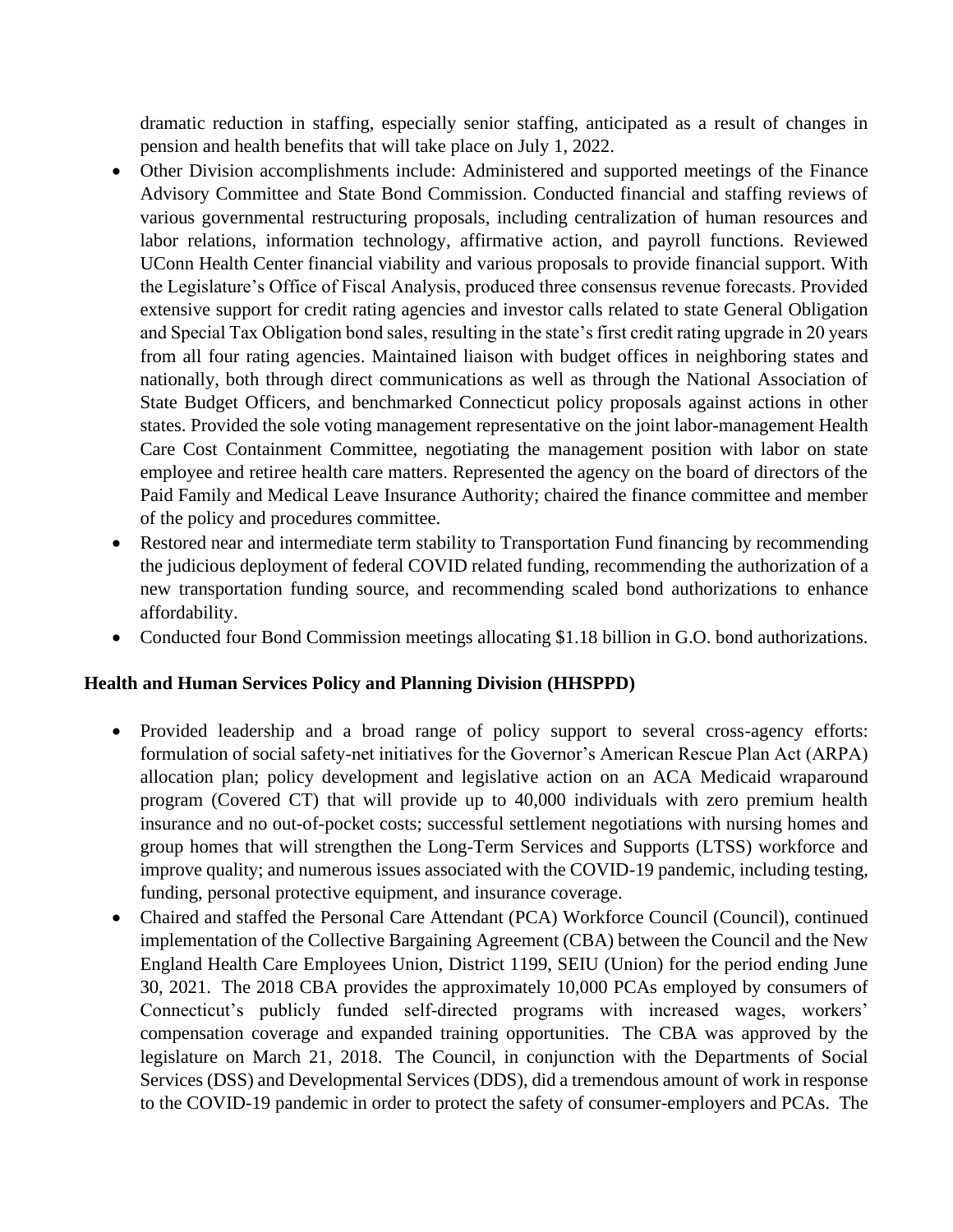Council, DSS and DDS implemented federally mandated paid leave benefits for PCAs, coordinated the distribution of over 1 million items of Personal Protective Equipment, worked with the Department of Public Health on a special COVID-19 testing program that PCAs could access and many more COVID-19 related activities. In addition, the Council is working with DSS and DDS on the implementation of an Electronic Visit Verification system that is mandated by federal law to be implemented in 2021. The Council continues to also conduct outreach and education to the State's consumer-employers. Beginning in January 2021, the Council, with the Office of Labor Relations as the lead negotiators, began negotiations on a new CBA with the Union. Negotiations were not completed prior to June 30, 2021 and, therefore, an extension agreement was signed between the Council and the Union to continue operations under the existing CBA until a new agreement can be reached. Additional information on the Council and the 2018 CBA and extension agreement can be found on the [Council web page.](https://portal.ct.gov/OPM/PCA/Governors-Personal-Care-Attendant-Workforce-Council)

- Continued implementation of the Connecticut Partnership for Long-Term Care, the state's public/private partnership with private insurers which educates Connecticut residents about longterm care planning and provides an innovative financing option. To date, over 72,850 applications have been received and over 60,350 policies have been purchased. Over 5,000 policyholders have been approved to date to receive benefits under their Connecticut Partnership policy with over \$615 million in insurance claim benefits paid. The Partnership estimates it has saved Medicaid over \$69 million in long-term care expenses since the Partnership was implemented in 1992. The Partnership, the first program of its kind in the country, has now been implemented by 44 other states. In addition, HHSPPD staff continued to coordinate a multi-agency effort to address nursing home rebalancing by making assisted living services available in state-funded congregate housing sites, federally funded HUD housing facilities, private pay assisted living facilities and subsidized assisted living communities in Glastonbury, Hartford, Middletown, and Seymour as part of the Assisted Living Demonstration project. Over 400 residents were actively enrolled in these programs as of June 30, 2021 and over 3,500 residents have been served to date.
- Chaired and staffed the Long-Term Care Planning Committee and are responsible for facilitating development of the LTSS Plan every three years. The most recent LTSS Plan was submitted to the legislature in January 2019. The LTSS Plan is meant to serve as a guide for the actions of State agencies in developing and modifying programs that serve persons in need of long-term services and supports. The Planning Committee began the development for the next LTSS Plan, due to the legislature in January 2022. [The Plan](http://www.ct.gov/opm/cwp/view.asp?a=3072&q=482894) and other Long-Term Care Planning Committee materials may be viewed on the OPM website.
- Chaired and staffed the Licensure and Certification Workgroup. The Workgroup was established to review the licensure and certification processes of certain State agencies and nonprofit community providers, and study potential efficiencies. The Workgroup grew out of a five-day Lean Event to develop recommendations and strategies to streamline and standardize the process of certain types of facilities licensed by State agencies. The Workgroup also 1) continued implementation of a pilot program to reduce the time State agencies have to be onsite at a provider's location for a license renewal review by doing some of the license review remotely; 2) made significant progress in developing a standardized medication administration certification program to be used by the Departments of Public Health (DPH), Developmental Services (DDS) and Children and Families (DCF) – currently all three agencies have separate medication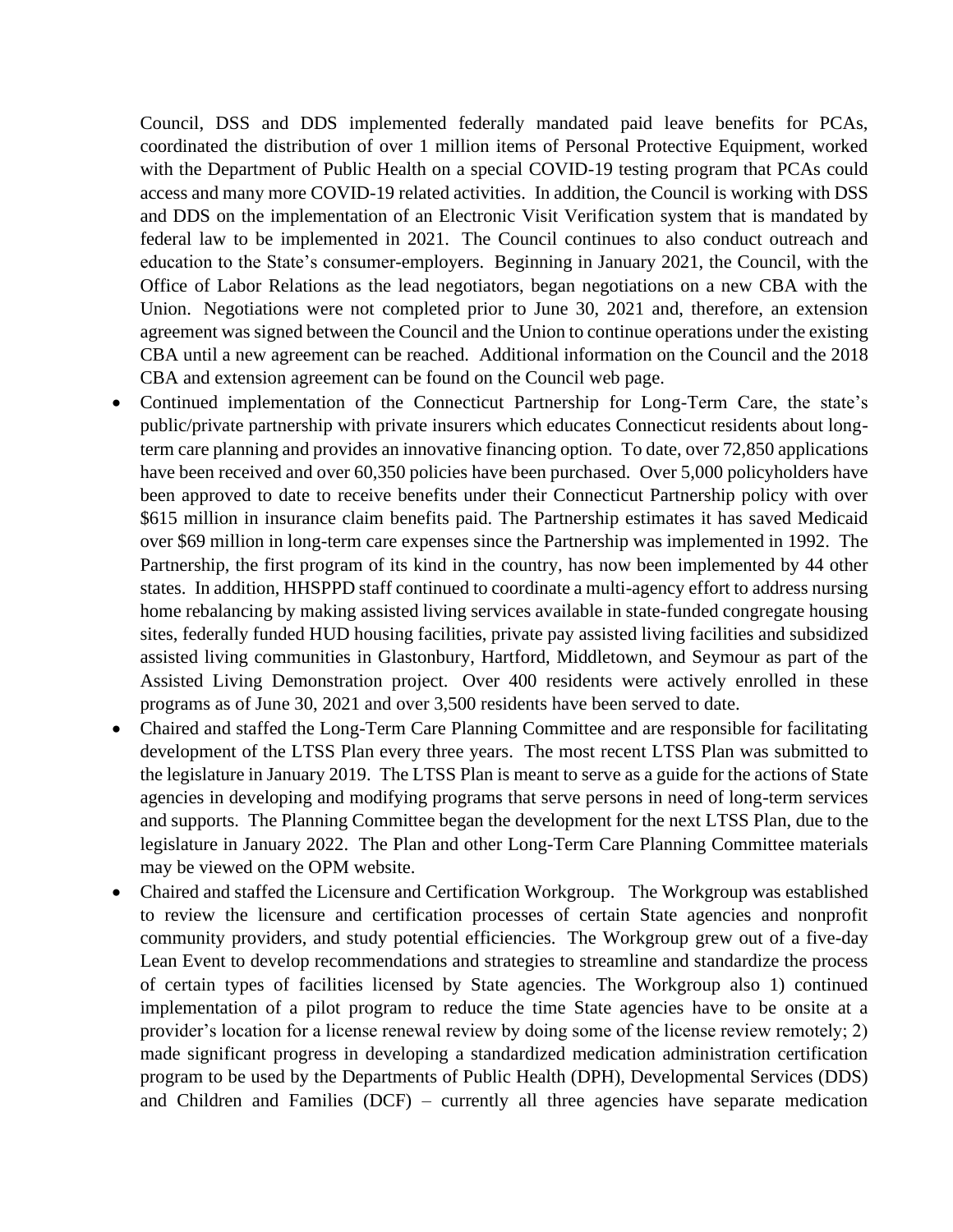administration certification requirements; 3) worked with DPH, DDS and DCF and non-profit providers to create consistency across the three State agencies' licensure regulations; and 4) continued development of a Key Indicator Scoring system for licensing renewals that can potentially extend the length of a license or reduce the number of areas that have to be reviewed during the licensing renewal process.

- Continued active involvement in various federal and state health reform initiatives, including participation on the Governor's Health Care Cabinet, the Council on Medical Assistance Program Oversight, and the Nursing Home Financial Advisory Committee.
- Conducted the annual census of all licensed nursing facilities in Connecticut. As of September 30, 2020 (the date the census is conducted each year), there were 211 licensed nursing facilities operating in Connecticut, four less than in 2019. There were 24,878 nursing facility beds, a 16.5 percent decline from September 30, 2004. The average private pay cost for a semi-private nursing facility bed was \$456 per day, a 2.6 percent increase from 2019. The average nursing facility occupancy rate as of September 30, 2020 was 74 percent, significantly lower than the 88 percent rate in 2019 due to the COVID-19 pandemic. In addition, Medicaid was the source of payment for 73 percent of residents as of September 30, 2020.

## **Office of Finance**

- OPM has a Memorandum of Understanding (MOU) with The Connecticut Port Authority (CPA) of which the Office of Finance provides financial guidance and oversight to the Finance and Executive Directors. The responsibilities include assisting with the hiring of temporary and permanent financial staff, multi-year analysis to account for state bond funds, provide access and training in the state financial system Core. Extensive work is underway with enhancing Core to break out all CPA projects by program number and reconciling Core to the CPA financial system was needed. Reviewing and recommending improvements to internal controls, policies and procedures, and operating processes is ongoing. The CPA is responsible to provide OPM with ongoing financial status regarding the State Pier project including reconciliation between the project management system, cash flow, Pier Project spreadsheets to include encumbrances and accruals, and the CPA financial system and Core. To improve transparency, purchasing orders, contracts, and payments are moving to Core.
- The Office of Finance's Executive Financial Officer sits on the Connecticut Health & Educational Facilities Authority (CHEFA) as appointed by the Secretary. This board meets monthly to review financial reports and summaries of hospitals and educational institutions that request new or refinancing existing bond funds for capital projects.
- Continued to staff the Municipal Accountability Review Board (MARB). Currently, three municipalities are designated for oversight by the MARB. The Cities of Hartford and West Haven are designated at Tier III and the Town of Sprague is designated at Tier II. The MARB works with designated municipalities in the development and implementation of financial recovery plans and assists the Secretary of OPM in monitoring municipal compliance with conditions attached to the distribution of Municipal Restructuring Funds (MRF). Key accomplishments during FY 2021 included the following: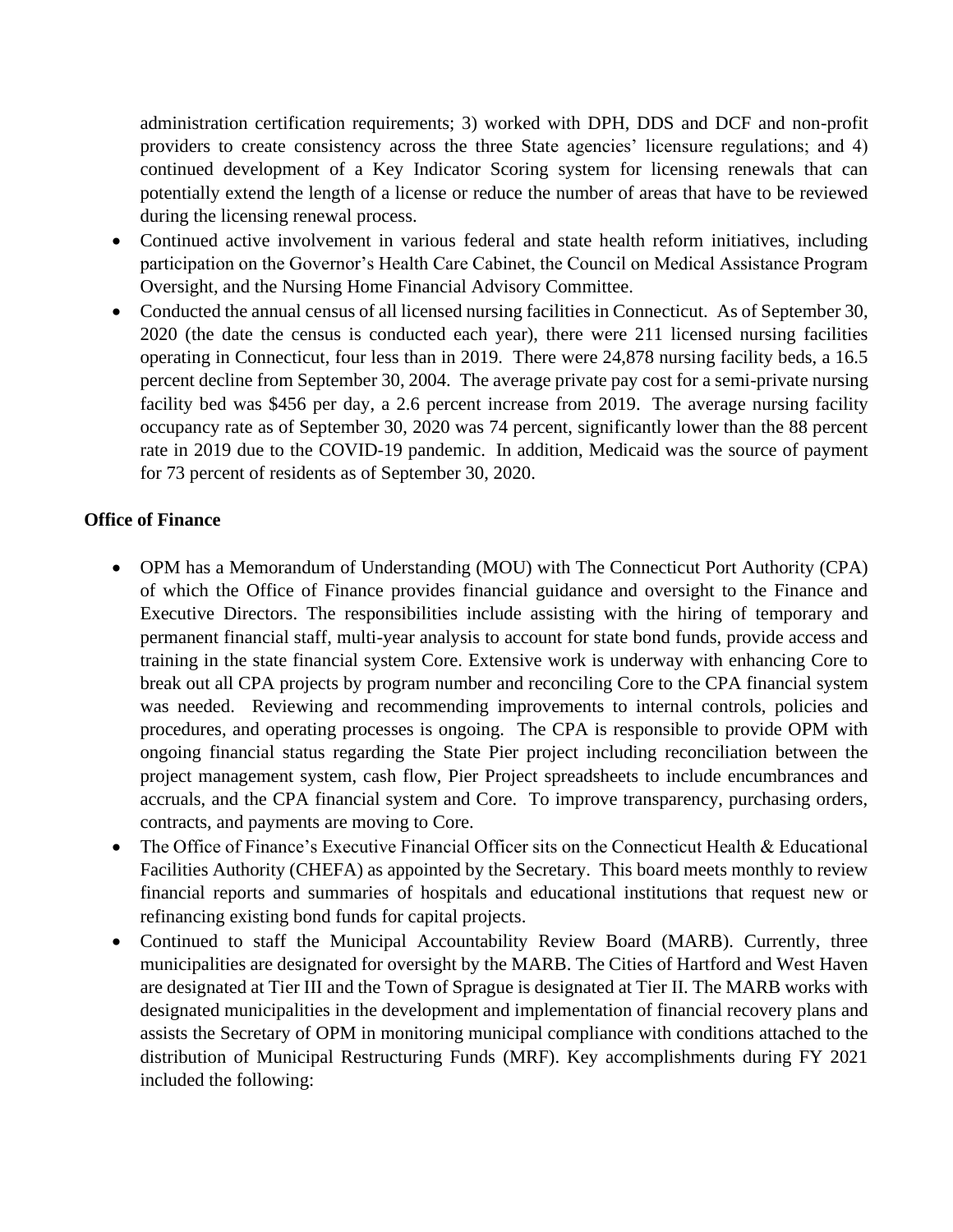- o Extensive review and analysis to approve FY 2022 Budgets and 5-Year Plans (including a total of nine labor agreements) for each of the designated municipalities and monitor their progress towards sustainable budget practices.
- o Reviewed FY 2020 Audited Financial Statements, financial results, and audit findings of each of the designated municipalities of which each municipality recorded increases in fund balance and improved overall financial condition. Municipalities' implementing corrective action plans for resolving audit findings progress was monitored.
- o Provided review and comment on general obligation bond issues by the City of West Haven and Town of Sprague.
- o Provided analytical support to the West Haven Board of Education in support of its transition to the State Partnership Health Plan for providing health insurance coverage to active employees.
- o Developed and executed a Memorandum of Agreement with the City of West Haven for the distribution of MRF in conjunction with the City's approved 5-Year Plan.
- o Supported the City of West Haven and West Haven's independent fire districts in developing plans for addressing long-term liabilities and achieving financial stability.
- o Reviewed actuarial valuations of each fire district's pension and OPEB plans.
- o Completed benchmarking analysis of fire districts' operating budgets with other fire departments providing comparable levels of service.
- o Monitored fire districts' implementation of recommendations in consolidation study prepared by independent consultant.
- o Coordinated the development of three-year financial plans for the independent districts.
- o Monitored the City of West Haven's implementation of a new payroll system and supported the City in the hiring of a payroll and benefits coordinator in response to deficiencies identified in assessment by independent consultant.
- The Office of Finance is OPM's representative on, and point of contact for, the Municipal Finance Advisory Commission (MFAC) under section 7-394b of the CT General Statues. The Municipal Financial Services unit (MFS) provides staff to support the Commission. In FY 2020-21, the Commission held meetings with several municipalities to assess their fiscal challenges and provided recommendations for improvements to their fiscal practices and procedures. Key accomplishments of the MFS included the following:
	- o OPM went live with Phase I of its new Fiscal Health Monitoring System (FHMS) for municipalities in May of 2021, which received positive feedback. The system was developed in-house by OPM's Finance and the State Analytical Reporting System (STARS) teams. FHMS is an online portal that provides an electronic platform for municipalities to file their fiscal information including budgetary and audited financial statement data. Municipalities now have a digital mechanism to electronically complete their state filing requirements.
	- o Municipal Fiscal Indicators is an on-line publication produced by the Office of Finance that presents the most current financial and economic data available for each of Connecticut's 169 municipalities. The latest edition was developed in a new platform by the STARS team and published in April of 2021. The publication presents a comprehensive five-year listing of key financial, economic, and demographic data for each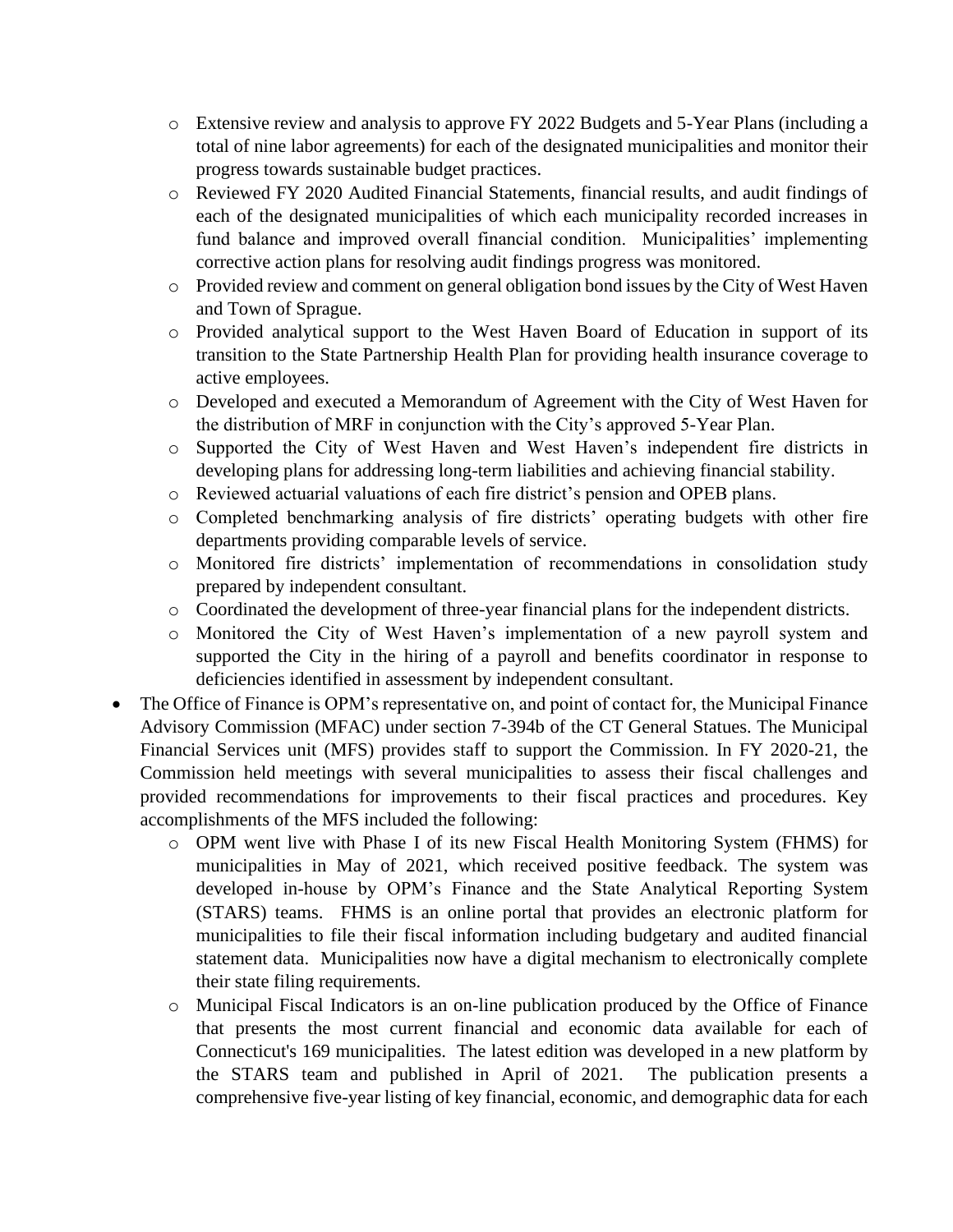municipality. Data is also benchmarked and ranked to allow comparisons among municipalities. The data provided in the publication allows local officials and residents to make informed decisions and sound policies regarding the finances of their municipalities.

- o Reviewed approximately 700 audit reports for compliance with the Municipal Auditing Act and State Single Audit Act.
- Worked with state agencies to update the State Single Audit Compliance Supplement in May of 2021 for new state award programs and changes to the compliance requirements of existing state programs. The State of Connecticut provides significant state financial assistance to its municipalities, other local governments, and nonprofit entities through state award programs. The majority of these state awards impose certain compliance requirements for the proper spending of the grant proceeds. These compliance requirements, along with guidelines for reporting in accordance with the State Single Audit Act, are provided in the State Single Audit Compliance Supplement.
- Reviewed and analyzed, in collaboration with the State Treasurer's Office, the Town of West Hartford's proposal to issue \$360 million in Pension Obligation Bonds. OPM is charged with ensuring that any municipality issuing pension deficit funding bonds has complied with the provisions of subsection (c) of Section 7-374c of the General Statutes and making advisory recommendations to the municipality regarding the City's financial projections and the sustainability of its plan to repay the bonds and notify the MFAC.
- Continued operation of the Information Technology (IT) Capital Investment Program, which was established in FY13 to counter years of neglect and make strategic investments to upgrade technology and create systems across agencies that make state government more efficient and userfriendly. The IT Capital Investment Program has leveraged its investments in technology by taking an enterprise-wide approach wherever possible and focused on creating systems that are interoperable and involve shared services and applications. Recent accomplishments include:
	- o Managed investments for 34 active projects across 27 state agencies in each of the following functions of government: General Government, Regulation and Protection, Conservation and Development, Health and Hospitals, Transportation, Human Services, Education, Corrections.
	- $\circ$  Provided funding for the Administration's priorities including, but not limited to, Business Registrations, Unemployment Insurance Modernization, CORE-CT, Business One-Stop/MyCT;
	- o Successfully completed 5 projects:
		- DAS Business One-Stop Phase 1
		- Board of Regents Connecticut Education Academy
		- **DAS** Unified Communications
		- **Department of Public Health Immunizations Information System**
		- Division of Public Defender Services Case Management System
- Continued implementation, in collaboration with the Office of the State Comptroller and DAS, of STARS, which enhances transparency and enables the use of analytics, metrics, alerts, dashboards, and reports to monitor, analyze and act upon important state government human resources and financial data. STARS is a business intelligence and analytics system that provides the State with advanced analytical and reporting capabilities for its human capital management and financial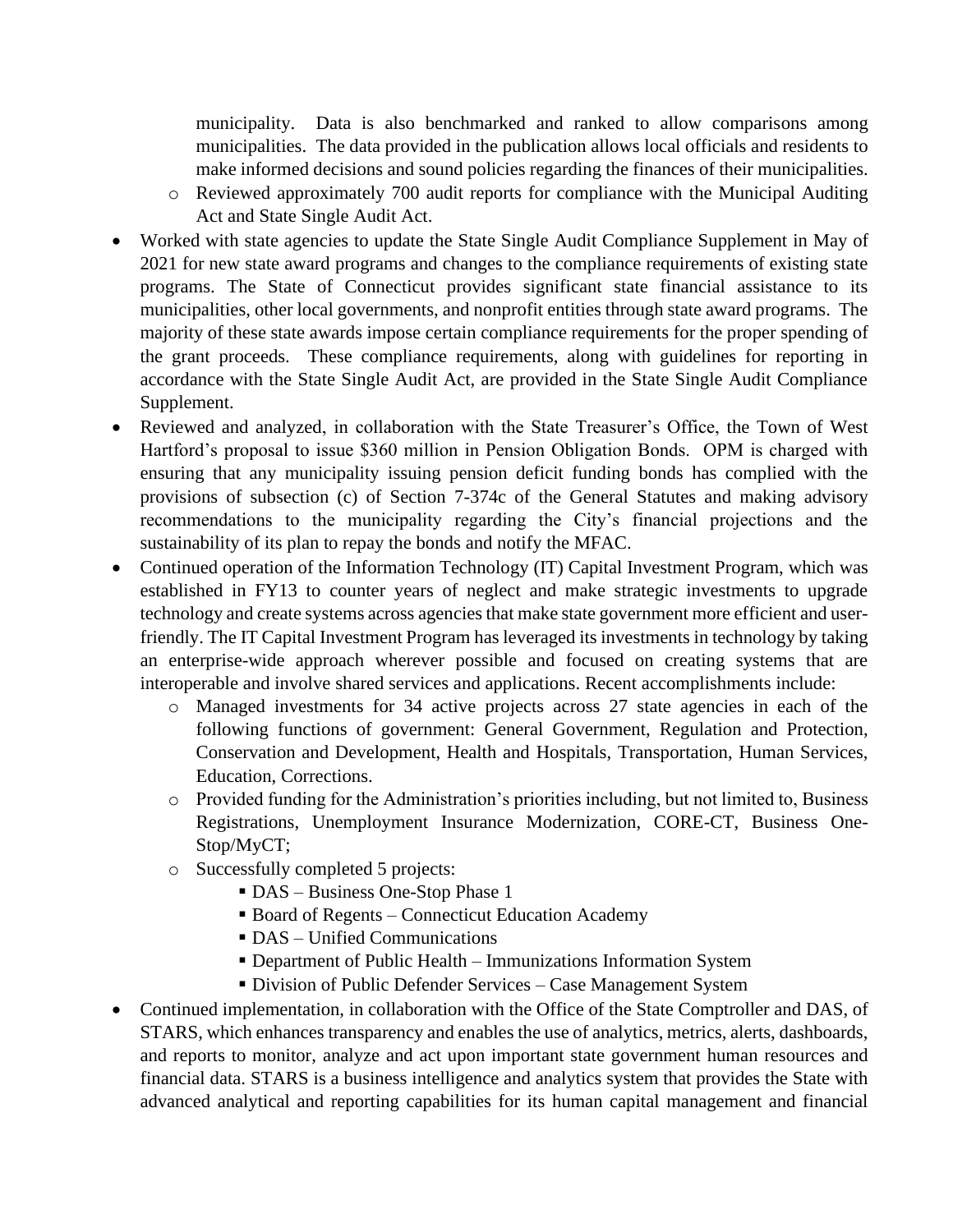management transaction data in CORE-CT. STARS contains more than 17 years of historical data which makes it ideal for producing trend analysis and projections for human resources and financials. In support of the administrations goals of making Connecticut State Government an efficient, data driven organization, the following key accomplishments of STARS include:

- o Developed new FHMS, which is a dedicated platform for online forms and reporting. FHMS is a new online web-based application with improved user interface for automated workflow, communication, data collection, audit, OPM approval and reporting. This initiative is a move towards integrated "One-Stop" for municipalities annual reporting.
- o Developed Set-aside dashboard reporting to assist DAS to track the agency goals and progress and help all statewide agencies to report their quarterly reports to DAS and the Commission on Human Rights and Opportunities.
- o Added new system updates and database tuning to improve performance and functionality.
- o Created new analysis reports to assist with IT Optimization, IT Strategic Planning, retirement forecasting for the Boston Consulting group, and provided overtime tracking and position reporting in support of the CREATES project initiatives.
- o Created new dashboard reports for Office of Labor Relations to assist with Union negotiations.
- o Created new dashboard reports for Department of Energy and Environmental Protection to track Waste and Trash services across 29 executive branch agencies to get performance metrics as part of the environmental and operational improvements called for in the Governor Lamont's Executive Order 1.
- o Provided online STARS training via Teams to 326 people.
- Spearheaded Secretary McCaw's effort to increase competitive procurements and outcomes-based contract selections. The following key accomplishments of this reform effort include:
	- o Collected three-year, forward looking procurement plans from all agencies entering into Purchase of Service (POS) contracts and Personal Service Agreements (PSA) to encourage proactive procurement planning and published the plans to OPM's website.
	- o Continued ongoing procurement support to agencies by launching a training series on procurement best practices. OPM/Finance has delivered three training sessions, with over 600 attendees, on DAS and OPM procurement roles and responsibilities, Sole-Source Procurement and Best Practices for RFP writing.
- Worked with the Office of the Governor and agency partners to extend Executive Orders that grant agencies flexibility in the procurement process when responding to state needs related to COVID-19. These executive orders allowed the state, with OPM's support, to effectively distribute vaccines and provide other critical health and human services. The governor recently extended a revised version of these executive orders – Executive Order 11D – through September 2021.
- Amended forms, RFP templates, and contract language, in collaboration with the Office of the Attorney General and DAS, to bring the State in compliance with Public Act 21-76 and Public Act 21-145.
- Expanded collaborative relationships with sister agencies by incorporating feedback from agencies on new OPM procurement initiatives, providing ad hoc support on RFP writing and procurement process questions, and working with DAS to establish procurement best practices across the state.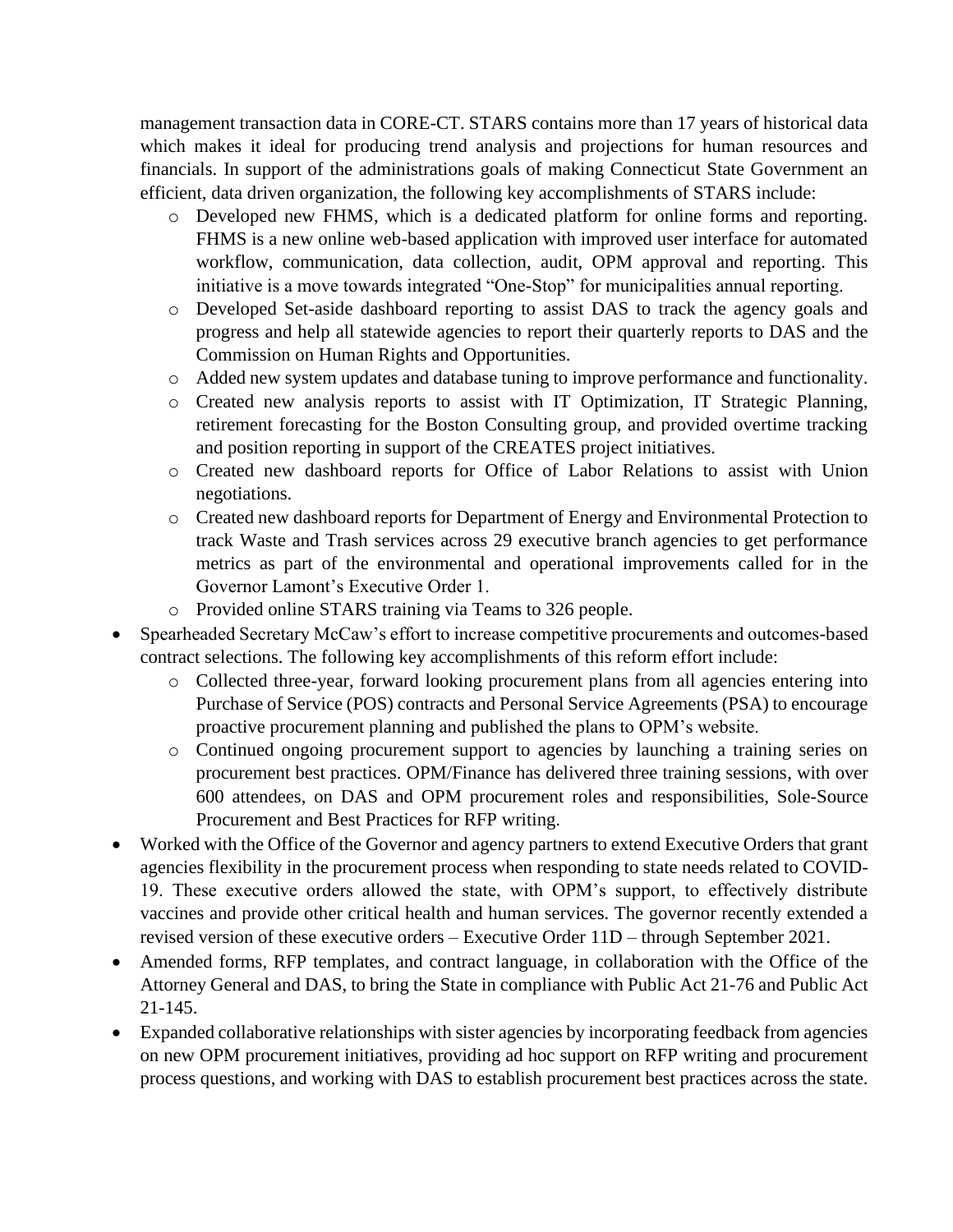- Created new Request for Proposal (RFP) templates for POS and PSA contracts and a "Getting Started Worksheet" designed to shorten procurement cycle times and facilitate competitive procurement by streamlining RFP drafting.
- Led the Statewide Process Improvement Steering Committee, a group of fifteen state agency members who provide guidance and oversight for projects statewide that are making state agency business processes and systems more responsive to customers. Key accomplishments of LeanCT included the following:
	- o OPM's corresponding program, LeanCT, continued to support state agencies during the pandemic and telework environment by creating a bi-weekly touch point meeting for each agency to collaborate, share challenges, processes, and solutions in reaction to the pandemic.
	- o With the development and release of the CREATES report, the LeanCT team was presented the plan and timeline of implementation by the OPM Strategic Initiatives and Accountability Office and the Boston Consulting Group (BCG) that included the roles the LeanCT team members could assist state agencies with.
	- o Two large process improvement initiatives that OPM Finance undertook includes a new FHMS application and the consolidation of Uniform Chart of Accounts (UCOA) application working with DAS Best to move the external platform to a single machine to reduce the cost and dependency on external consultants.

## **Intergovernmental Policy and Planning Division (IGPP)**

Assessment, Data Collection and Grants Management Unit

- \$446 million in state aid to municipalities through grant programs, including Payment in Lieu of Taxes (PILOT) programs for State-owned Property and for Colleges and Hospitals, Distressed Municipalities, Mashantucket Pequot and Mohegan Fund grant, Municipal Grants-in-Aid program, Municipal Revenue Sharing, Municipal Transition Grant (Motor Vehicle Tax PILOT), Municipal Stabilization grant, Local Capital Improvement Program (LoCIP) and Small Town Economic Assistance Program (STEAP) were administered. The unit also processed more than \$31.0 million in property tax relief programs benefiting both individuals and businesses. In addition, the unit processed claims for the homeowners tax relief program totaling an additional \$19.5 million for which there was no municipal reimbursement.
- Executive Order 9R extended the established Deferral Program or the Low Interest Program designed to offer support to eligible taxpayers who had been affected by COVID-19. Municipalities were required to offer the same program they did under Executive Order 7S and 7W or could choose to change, for any tax that became due and payable on January 1, 2021.
- \$75 million in Federal CARES Act funding was utilized to establish the Municipal Coronavirus Relief Fund Program. \$14.5 million in claim reimbursement were distributed for the period March 1 – June 30, 2020. The second payment provided a direct \$45.5 million to support municipalities expenses for the period July 1 – December 30, 2020. The second installment was distributed to municipalities based on a population formula, with \$15 million reserved to expand regional testing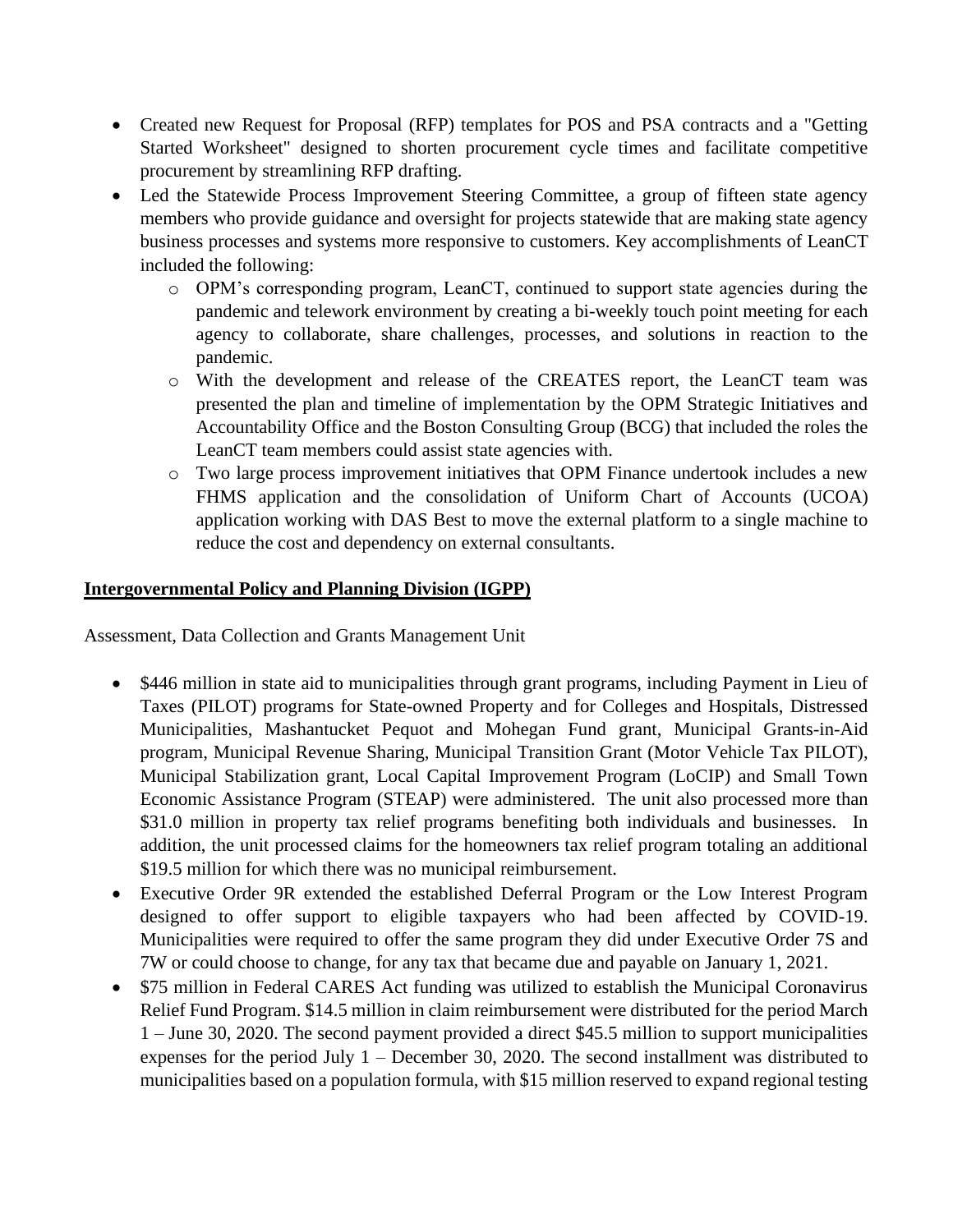opportunities for teachers and staff to mitigate this expense for local education agencies and municipalities and provide increased support for safe operations of our schools.

- The Coronavirus State and Local Fiscal Recovery Funds Program of the American Rescue Plan Act (ARPA) included three categories of government that received funds:
	- o 1) "entitlement units of local government,"
	- o 2) "non-entitlement units of local government," and
	- o 3) counties.

\$447.6 billion for non-entitlement units and counties was passed through OPM to the municipalities in June 2021. A second payment will be made in June 2022 with the balance. Presentations were made to municipal officials detailing the program and claim reimbursement process, as well as ongoing communications for guidance. OPM maintains a website with all the relevant documentation.

- The Veteran's Additional Exemption tax relief program, which was automated in 2017, saw in increase of 11% of the municipalities who were able to report electronically, bringing the total to 88%. The automation of this process has reduced the staff time necessary for data entry and resulted in the availability of data for analysis in a much timelier manner.
- Due to COVID-19 restrictions training was provided, on a trial basis, via ZOOM to municipalities to ensure compliance with the statutory requirements of the renters rebate program. The unit hopes to continue to offer remote/hybrid tax relief training sessions going forward.
- In accordance with Section 85 of Public Act 20-1, municipalities were required to report the amount of Manufacturing and Machinery exemptions approved under the provisions of subdivisions (60), (72), and (76) of section 12-81 of the Connecticut General Statutes to OPM. In an effort to maintain efficiency and promote electronic filing of this new requirement, IGPP established the required reporting and document upload as part of our portal system. All municipalities successfully utilized the new online reporting system.
- IGPP Interns completed the task of reviewing all state-owned properties for their potential inclusion in the Public Act 490 Open Space local option. Interns reviewed each parcel's eligibility against the municipal option requirements and identified over 600 properties that could potentially be included in the program. If all were classified, the underlying State PILOT burden could be substantially decreased. IGPP is reviewing the process and best course of action to classify these properties whether it be through legislative action or via individual direct application to the municipal assessor.

## Legislation / Executive Orders

• With COVID-19 continuing to affect municipal operations and the ability for taxpayers to appear in person, IGPP worked with the OPM and Governor's team on various Executive Orders. Several Orders were issued that eased the burden for both municipal officials and taxpayers. These included statutory deadline extensions and waiving of penalties for municipal officials to complete duties, permitted reapplication waiver requirements for tax relief programs, substituted in person physical revaluation inspections with data mailers and waived requirements for taxpayers to appear in person for assessment appeals.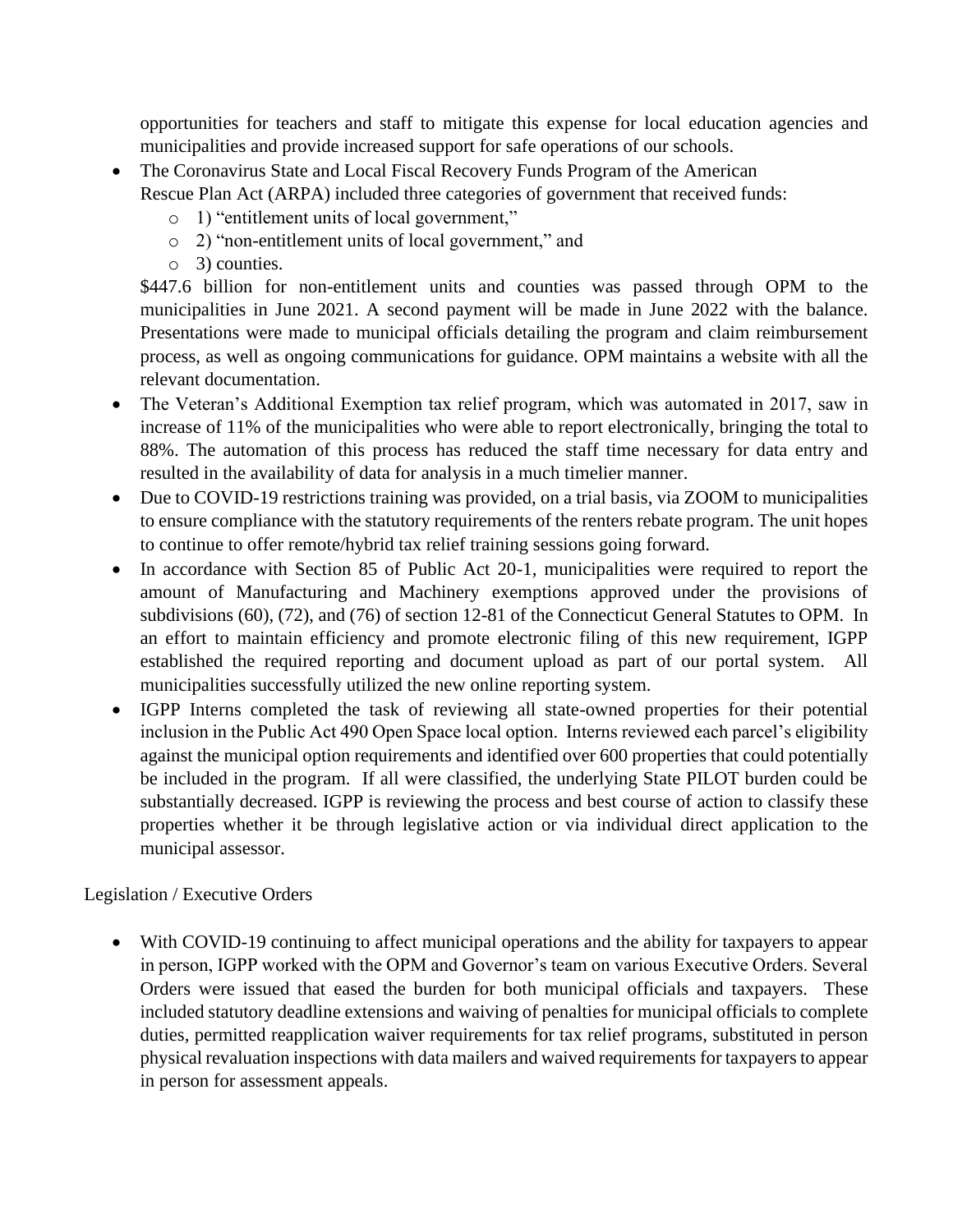- Due to the COVID-19 pandemic, the Legislative Session was conducted entirely on a virtual platform. At the outset of the Session, IGPP staff tracked 335 proposed bills that had potential impact to assessment and taxation. Of those proposed bills, 169 had public hearings that were attended or reviewed in order to provide in-depth analysis, dialogue and/or testimony to the committees. All 169 bills were followed through the legislative process in both the House and Senate Chambers with 30 of these bills being signed into law by the Governor.
- The Regional Assessment Work Group that was created as a result of the 2018 Regional Efficiencies legislation continued to meet. The focus in  $2020 - 2021$  remained the valuation and pricing of Motor Vehicles statewide because the current system is inequitable and inefficient for both municipalities and taxpayers. The Regional Efficiencies Motor Vehicle Subcommittee has completed their analysis of the current valuation system and is now prepared to present a proposal for the 2022 Legislative Session.

## Revaluation Certification

- IGPP staff maintained all revaluation certification files. In total, there are active certifications for 147 Revaluation Employees and 22 Revaluation Companies.
- IGPP reviewed, processed and approved two recertifications for Reevaluation Companies who provide valuation services to Connecticut municipalities. Additionally, 27 Revaluation Employees were recertified to enable them to continue to perform valuation services in the State of Connecticut. IGPP received 11 applications for participation in the revaluation certification examinations and two new certifications were awarded.

#### Assessor and Tax Collector Certification

- IGPP staff serves as a member of the Certified Connecticut Municipal Assessment Committee (CCMA). In 2020, the CCMA Committee certified one new municipal assessor in the Spring of 2020 and recertified thirty assessors. Due to the COVID-19 pandemic, the required annual certification exam set for October was waived by Executive Order.
- IGPP staff finalized their work with CCMC on the revision to their education and certification State Regulations which were approved by the Regulation Committee in December 2020. After the Regulations were approved, the CCMC Committee implemented the new recertification policies and procedures and as of July 1, 2021 have recertified thirteen Tax Collectors.
- Due to the COVID-19 pandemic, it was impossible to offer in-person certification classes for both CCMA and CCMC students seeking certification in 2020. Starting in the Summer of 2020, IGPP staff assisted in the conversion of all classroom materials to an online format and created a virtual learning platform that was utilized for all available certification classes. In the Fall of 2020, fiftysix CCMC students were able to attend the online courses and an additional sixty-five students attended in the Spring of 2021. CCMA courses were offered in the Summer of 2021 with 173 students attending virtually.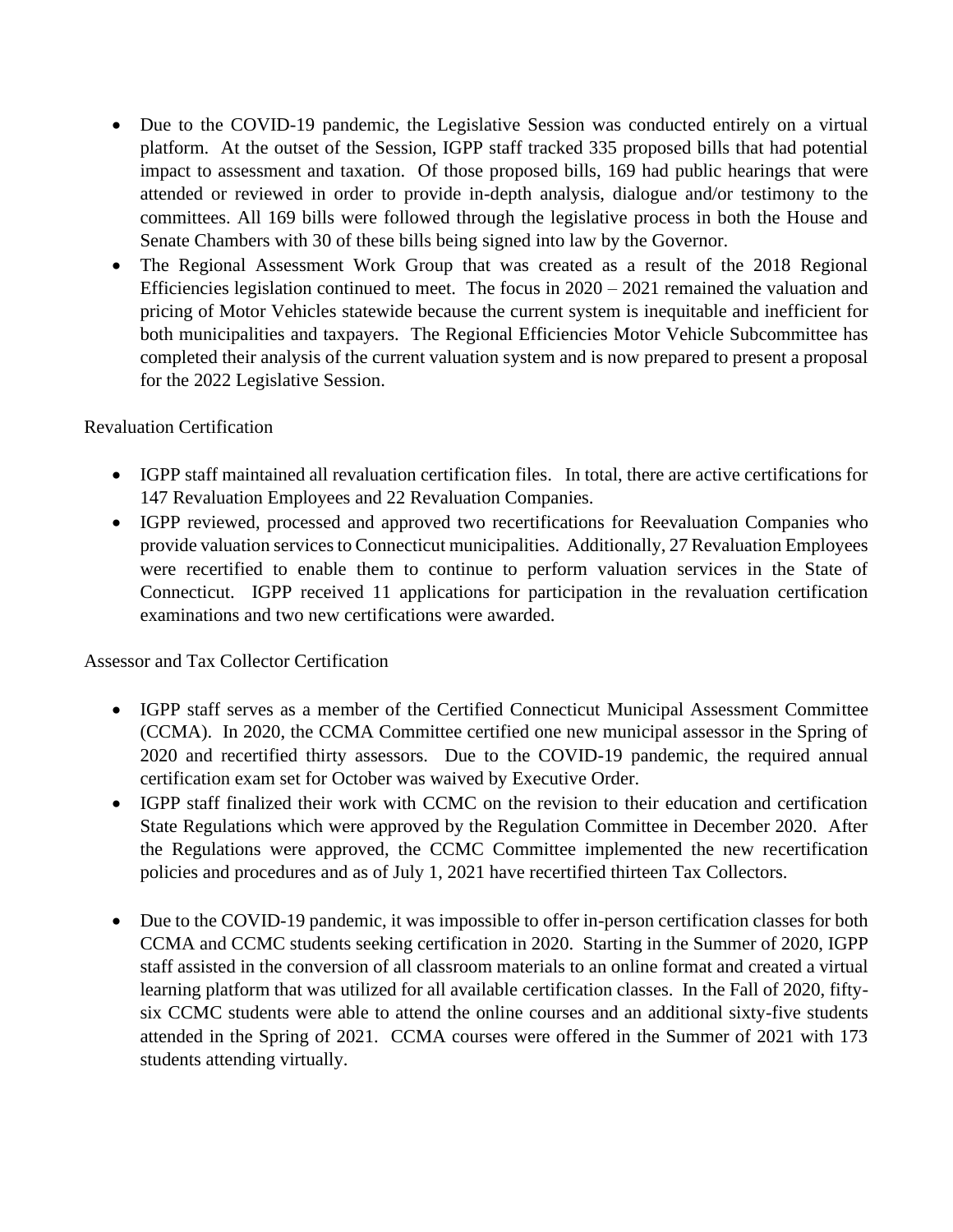Office of Responsible Growth

- In response to OPM's request, each of the nine Councils of Governments (COGs) submitted an evaluation of Public Safety Answering Points (PSAPs), municipal assessment and their top three priorities for regionalization, which helped lead to passage of Special Act 21-16, *An Act Studying the Consolidation of Public Safety Answering Points.*
- IGPP worked with COGs and legislative leaders to develop a new funding formula for regional grant-in-aid, known as Regional Services Grants (RSG), through the budget implementer (Public Act 21-2 JSS, Sec. 179-180). The new formula provides greater funding stability for COGs to develop their annual spending plans, and it also removes the outdated bonus funding for regions that voluntarily consolidated prior to 2014.
- IGPP coordinated the state's request for the U.S. Census Bureau to recognize the nine planning regions and associated COGs as "county equivalents" for statistical purposes. A Federal Register notice was published in December 2020, and the Census Bureau is expected to approve the change this fall. The change is expected to be effective with the publication of Census products in 2023.
- IGPP participates on and serves as staff to the Advisory Commission on Intergovernmental Relations (ACIR). During the past year, the ACIR has assisted local governments in maintaining operations during the COVID disruptions, in part by establishing a central clearinghouse of guidance at <https://portal.ct.gov/ACIR/Resources/COVID-19-Resources> The ACIR also established a Local Government of the Future initiative that proposed various improvements to the Regional Performance Incentive Program (RPIP), which were incorporated in Public Act 21-2 JSS, Sec. 177. The ACIR also continues its long-time review and reporting of mandates, and a subcommittee has been assigned to work on various tasks selected by the ACIR or directed by the legislature.
- IGPP has established new reporting standards and guidelines for municipal parcel and assessor (CAMA) data. These new standards will allow for multi-jurisdictional or statewide analyses of real property assessment and taxation information. Previously, such data was reported in a format that varied from town to town, making regional or statewide comparisons nearly impossible without significant rectification.
- IGPP coordinated or assisted state agencies with numerous GIS initiatives, including high-priority mapping and data visualizations requested by the Division of Emergency Management and Homeland Security during the initial COVID-19 response.
- IGPP assists state agencies in their compliance efforts with the Connecticut Environmental Policy Act (CEPA) and related regulations. In March 2021, IGPP adopted a new Generic Environmental Classification Document (ECD) for state agencies that serves as the guide for agencies to determine the appropriate level of environmental review for certain proposed actions. IGPP continues to provide ongoing CEPA training for agency staff.
- IGPP resubmitted the draft 2018-2023 Plan of Conservation and Development (State C&D Plan) to the General Assembly for consideration during the 2021 legislative session [\(HJ 371\)](https://www.cga.ct.gov/asp/cgabillstatus/cgabillstatus.asp?selBillType=Senate+Cal&which_year=2021&bill_num=421), as well as a legislative proposal intended to improve the Plan's implementation, by making more effective use of the Connecticut Environmental Policy Act (CEPA) [\(SB 870,](https://www.cga.ct.gov/asp/cgabillstatus/cgabillstatus.asp?selBillType=Senate+Cal&which_year=2021&bill_num=323) Sec. 4). Since this is the fourth consecutive legislative session that the General Assembly failed to adopt the revised State C&D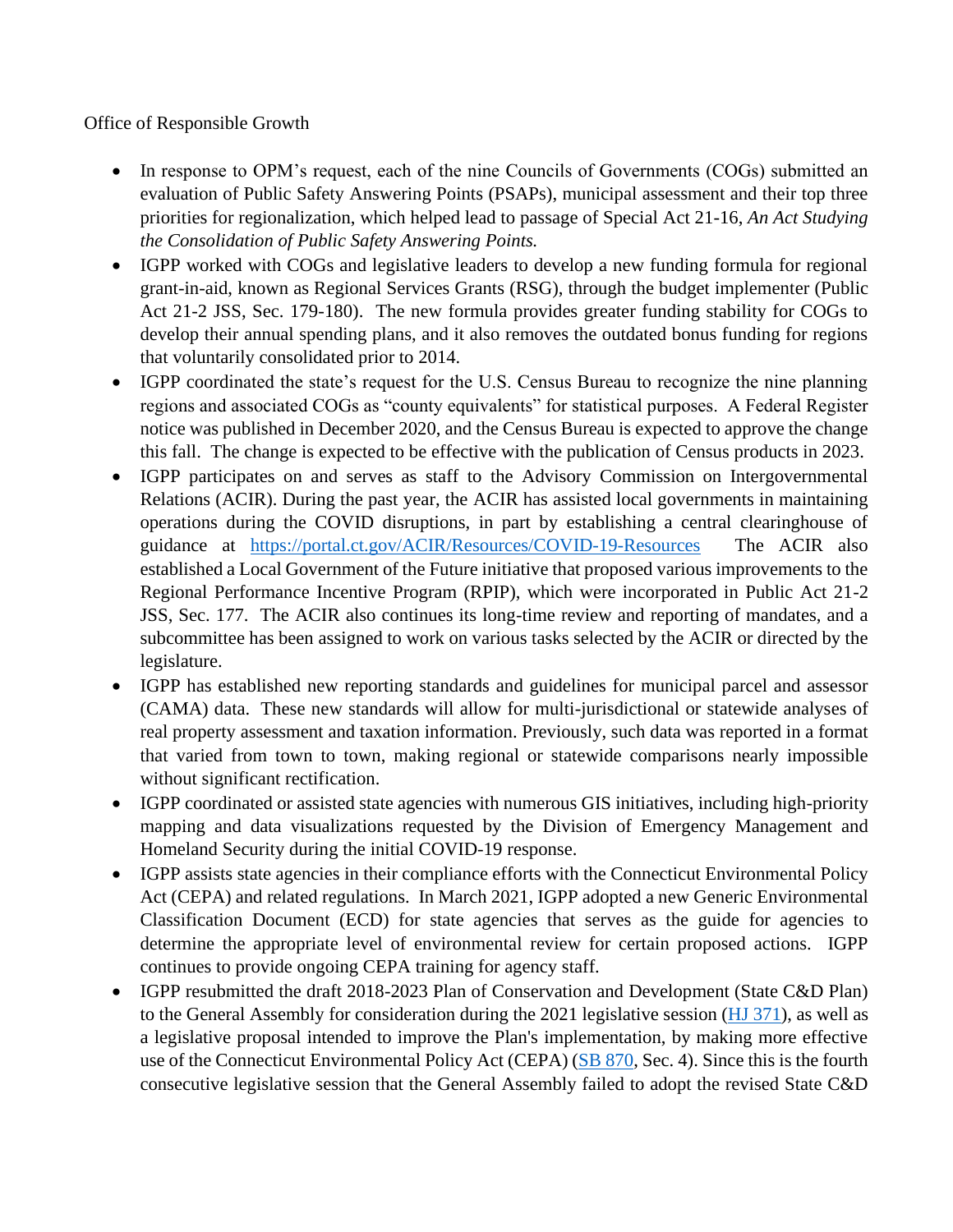Plan, Rep. McCarthy Vahey has offered to convene a working group this fall, which will include IGPP staff, to develop a strategy for moving the process forward in 2022.

- IGPP, participates on the Water Planning Council (WPC) and supports various work groups tasked with implementing the State Water Plan and assessing and providing recommendations regarding water-related issues. IGPP also chairs and staffs the Interagency Drought Workgroup, which met regularly from June 2020 through January 2021 to monitor drought conditions and advise the Governor and others. IGPP also maintains the WPC website:<https://portal.ct.gov/water>
- IGPP leads the state's efforts to establish a regional economic development districts (CT-EDDs) in each planning region, as required by CGS 32-741 through 32-743. To date, seven of the nine planning regions have been designated by the Governor as CT-EDDs, and the two remaining regions are making progress toward achieving that designation. IGPP continues to work with staff from the Department of Economic and Community Development and the US Economic Development Administration to ensure that each CT-EDD is also designated as a federal EDD, so that they are eligible to apply for certain federal funding programs.
- IGPP chairs the state Neighborhood Revitalization Zone (NRZ) Advisory Board and provides staff support. Given increased interest in NRZs, the advisory board intends to meet more frequently and is considering opportunities to improve the NRZ process, such as updating NRZ guidelines to incorporate recent examples of best practices from different NRZs and municipalities.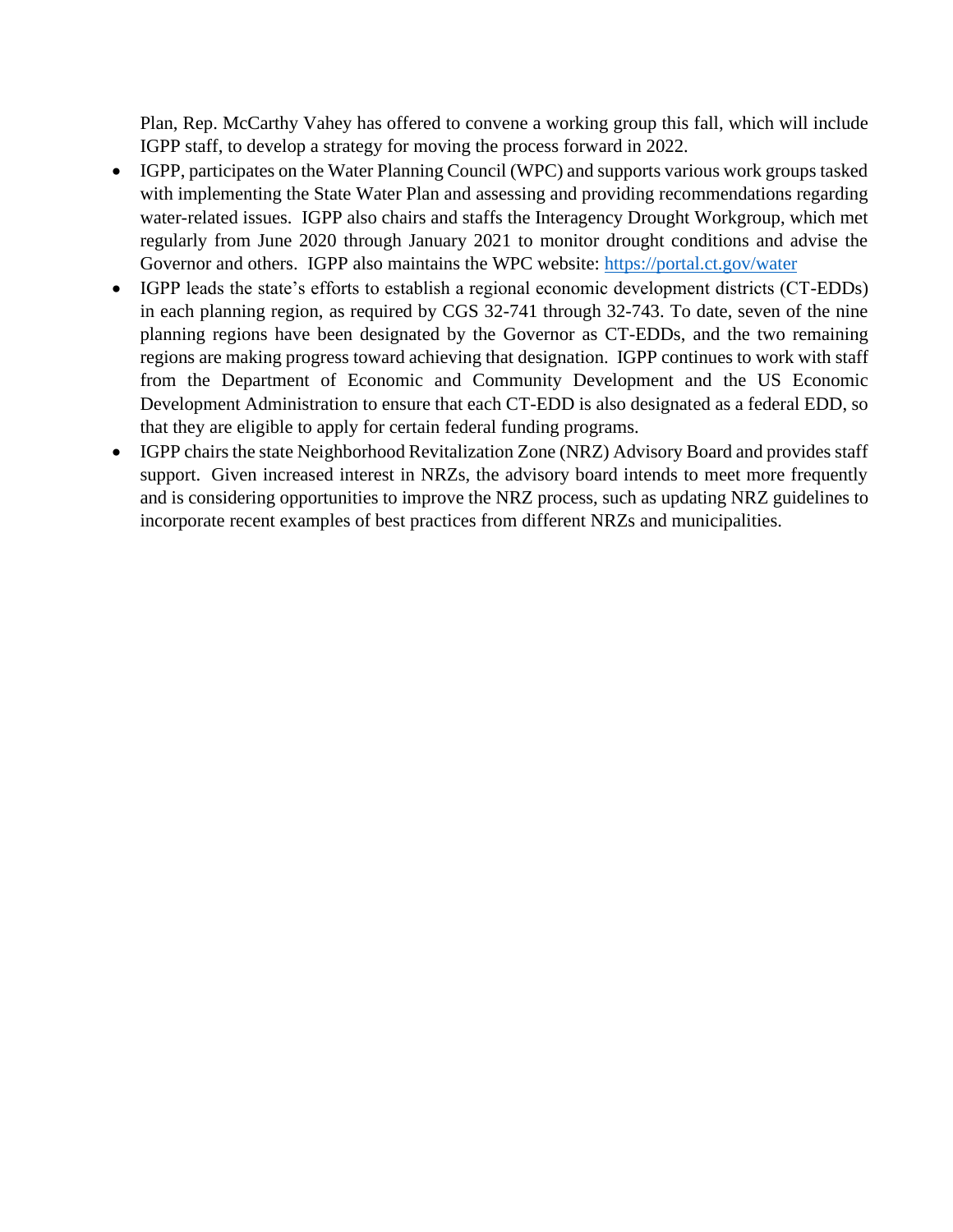## **Criminal Justice Policy and Planning Division**

- The Criminal Justice Policy and Planning Division (CJPPD) presented the second annual Analysis of Prosecutor Data, as required by An Act Concerning Fairness and Transparency in the Criminal Justice System (Public Act 19-59), legislation introduced and signed into law by Governor Lamont in 2019.
	- o The report, containing analysis of all criminal cases disposed of in 2020, found that aside from a pandemic-related reduction in the number of cases, many of the proportions described in the prior year's report were durable. For example, in seven of 10 disposed cases a misdemeanor is the most serious charge at the start of a case, and approximately one in five disposed cases involve participation in a diversion program, with dismissal dispositions having an even larger percentage. The nolle, the prosecutor's decision not to prosecute a case, remained the most consistent disposition by demographic distribution and volume. To explore use of the nolle, staff from CJPPD and The Urban Institute held focus group with prosecutors. Prosecutors interviewed said that nolles are a powerful discretionary tool and key to making other dispositions work: filling in gaps in the intent of a formal diversion program; making a family violence case fit the intervention needed; ensuring compliance occurs on motor vehicle cases; and making plea bargaining work for the parties involved.
- CJPPD presented its fifteenth Annual Correctional Population Forecast Report, which uses an input-output model of historical-performance to forecast growth in the correction population over the following 12 months. The 2021 forecast estimates the correction population will remain essentially flat—at approximately 9,000 people—from February 2021 to 2022. Although accurately estimating the impact of a complex public-health response on the correction population exceeds the scope of this analysis, CJPPD can reasonably forecast that as processes more broadly return to normal in 2021, the correction population will gradually tick up.
- CJPPD released The Annual Connecticut Recidivism Study, which analyzed cumulative 36-month return-to-prison rates for the sentenced population discharged or released from a correctional facility in 2015 and 2017. Both cohorts had a 30% return-to-prison rate by the 12th month, 38% by the 18th month, and nearly 44% by the 24th month. Additionally, the study found that as the number of prior sentences for each subgroup increases, so do recidivism rates. Only 32% of people with no prior sentences returned to a correctional facility by the 36-month mark compared to rates for people with 12 or more prior sentences (65%).
- In May, the Biden-Harris administration rescinded an immigration policy imposed during the prior administration that resulted in the blocking of criminal justice funds from the federal government to several states, including Connecticut, between 2017 and 2020. The administration's decision is applied retroactively, enabling Connecticut to collect \$6.4 million in Edward Byrne Memorial Justice Assistance Grant (Byrne JAG) program funds. CJPPD is working with federal partners, agency staff, and criminal justice stakeholders to accept these funds and implement a strategic plan to invest in strategies to improve outcomes.
- CJPPD submitted and testified before the Judiciary Committee regarding An Act Concerning the Criminal Justice Policy and Planning Division and The Publication of Reports and Presentations by The Office of Policy and Management (Public Act 21-97), which was passed by the General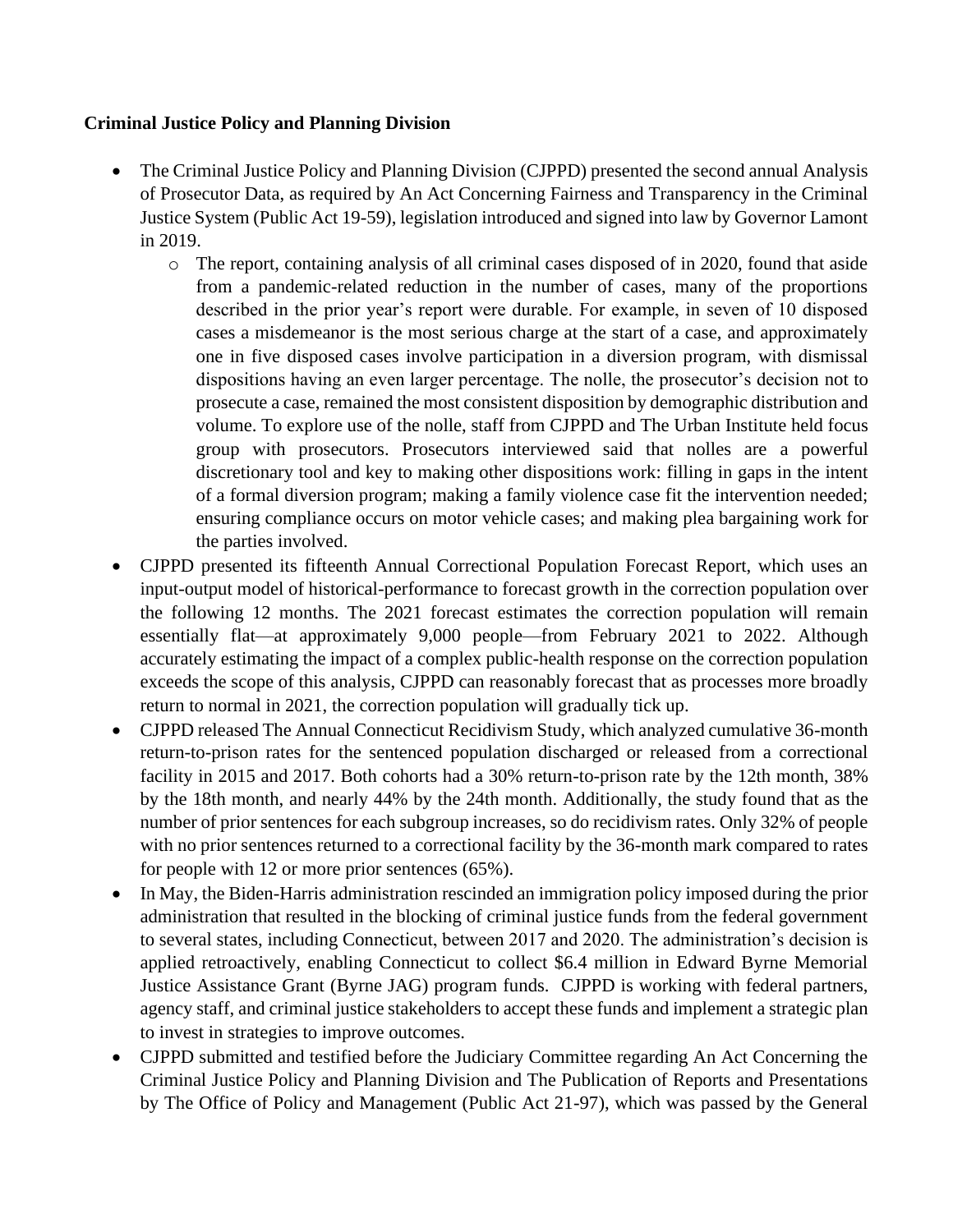Assembly with unanimous votes. The public act is the first major update of CJPPD's statutory requirements since the division's inception in 2006. It accomplishes several objectives, including requiring a new annual report on criminal justice cross-system trends, collapsing multiple reports into one, prioritizing presentations and reports under the Criminal Justice Policy Advisory Commission (CJPAC), and updating requirements to enable the division to broaden its scope to include more front-end system analyses.

• CJPPD convened CJPAC meetings, which meet most months, covering a wide array of topics. For example, the prevalence of mental health disorders among people with criminal court cases, prosecutor data analysis, police responses to calls for service involving domestic violence, impact of a pilot to provide counsel to people with parole violation hearings, and an update on the Connecticut Information Sharing System. CJPAC meetings were held virtually throughout the fiscal year. Additionally, each CJPAC meeting included a review of the CJPPD-produced Monthly Indicators Report. The report collects and publishes data from a variety of state criminal justice agencies to monitor trends in key input and output metrics, such as statewide arrests and prison admissions and releases.

## **Office of Labor Relations**

- Consistent with Governor Lamont's Executive Order No. 2, the Office of Labor Relations (OLR) completed the centralization of Labor Relations services for all in scope Executive Branch Agencies.
- This implementation has provided value to the State of Connecticut through shared resources and centralized direction of complex labor issues and coordination, especially during the COVID-19 pandemic. The in-scope Labor Relations professionals have been absorbed into the Office of Policy and Management, Office of Labor Relations (OLR).
- In the midst of, and in response to the pandemic, OLR negotiated agreements with all of the bargaining units it services providing a modified service delivery form. We quickly transitioned to an electronic grievance process, including holding conferences and hearings remotely. While some arbitrators initially resisted the remote format, the majority soon acquiesced, and OLR was able to conduct nearly 100 percent of its business, including commencing full contract negotiations with 18 bargaining units.
- OLR negotiated a mandatory COVID-19 testing agreement with a coalition of bargaining units which gave management the flexibility to determine the depth, breadth and frequency of testing State employees. It provided employees who tested positive leave for the period recommended by the Centers for Disease Control and Prevention. Employees who refused testing were placed in an unpaid leave status until they complied with the testing mandate or testing was no longer required.
- OLR negotiated an agreement with a coalition of bargaining units regarding Compensatory (Comp) time for vaccinations against COVID-19 and Comp time for those who were vaccinated offsite. OLR also assisted in the establishment of onsite vaccination clinics for employees within the Departments of Children and Families, Developmental Services, Veterans' Affairs, Mental Health and Addiction Services and Correction. This coordination led to the early and effective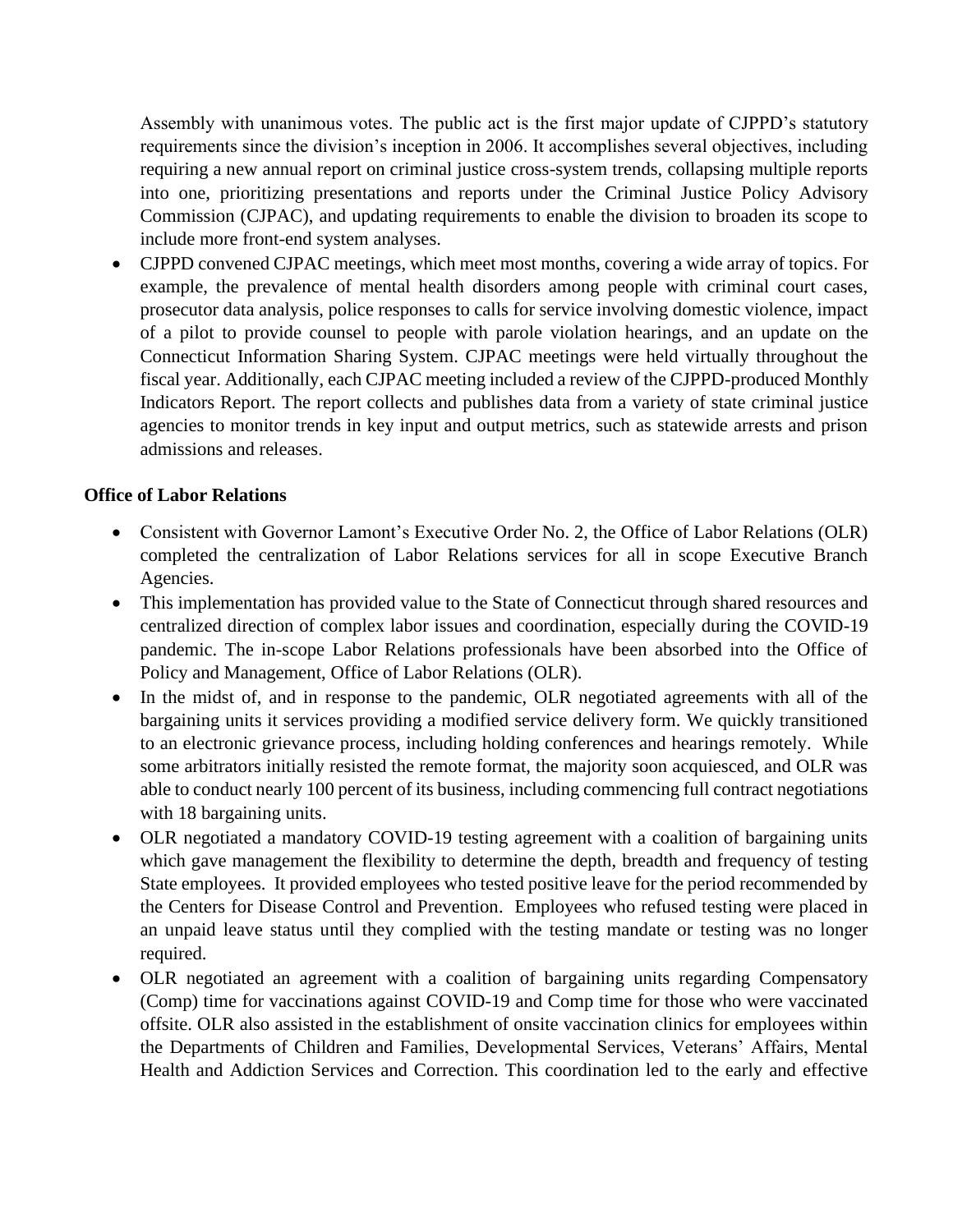vaccination of a significant number of state employees in the congregate care facilities, which impacted the overall infection rate with those settings.

- Groups of former managerial employees continue to organize into bargaining units. OLR challenged all of the petitions that have been filed during the year, leading to formal hearings before the Labor Board and successfully retained some personnel in the management ranks. OLR is in the process of negotiating the impact of the accretion of several of these groups into existing bargaining units.
- In response to the COVID-19 pandemic, OLR worked with DAS to develop ongoing COVID guidance to Executive Branch departments and agencies. The team developed and maintained guidance for issues during the pandemic that included: travel guidance, CDC guidance interpretations, quarantine periods, safe workplace policies and all leave provided as a result of COVID-19. Additionally, the team developed and maintained a detailed frequently asked questions document that helped Agency Heads in the safe management of their workforce during quickly changing circumstances.

## **Information Reported as Required by State Statute**

- In accordance with the grant requirements set forth by the Federal government, OPM's designated equal employment opportunity officer submitted OPM's Equal Employment Opportunity Plan (EEOP) Utilization report to the United States Department of Justice (US DOJ). On June 28, 2021 the Office for Civil Rights, Office of Justice Programs, reviewed and approved OPM's EEOP Utilization report. The approval is effective for two years and satisfies the EEOP reporting requirement for all open US DOJ awards during the two-year period.
- OPM remains committed to maintaining a workplace environment that is conducive to the wellbeing of all individuals and requires all new employees to attend diversity, sexual harassment prevention and workplace violence prevention training. In order to make every good faith effort to achieve parity in the workforce, OPM utilizes affirmative action measures in all stages of the employment program. These measures include expansive recruitment efforts for vacancies whenever practical and possible.
- In accordance with C.G.S. Sec. 46a-81o and Sec. 46a-68-79 of the Regulations of Connecticut State Agencies, OPM reviewed and determined no substantial updates were required to the Human Rights Complaint Procedure and the following policies: Affirmative Action, Individuals with Disabilities, HIV/AIDS, Sexual Harassment, and Sexual Orientation. These policies and procedure are posted on OPM's Intranet and are provided to new employees upon hire and to both contractual contractors and interns upon the start of their contract/internship with OPM.
- OPM's designated equal employment and opportunity officer continued to co-chair a joint Employee Advisory and Diversity Committee with the Department of Public Health (DPH). Working in collaboration with DPH has allowed OPM to maximize efficiencies and leverage existing resources to meet this regulatory requirement. The goals of the joint Employee Advisory and Diversity Committee are to share developments in equal employment opportunity laws and affirmative action planning and to share cultural history/diversity awareness with staff through collaborative efforts. Since this Committee's inception, OPM staff have been receiving